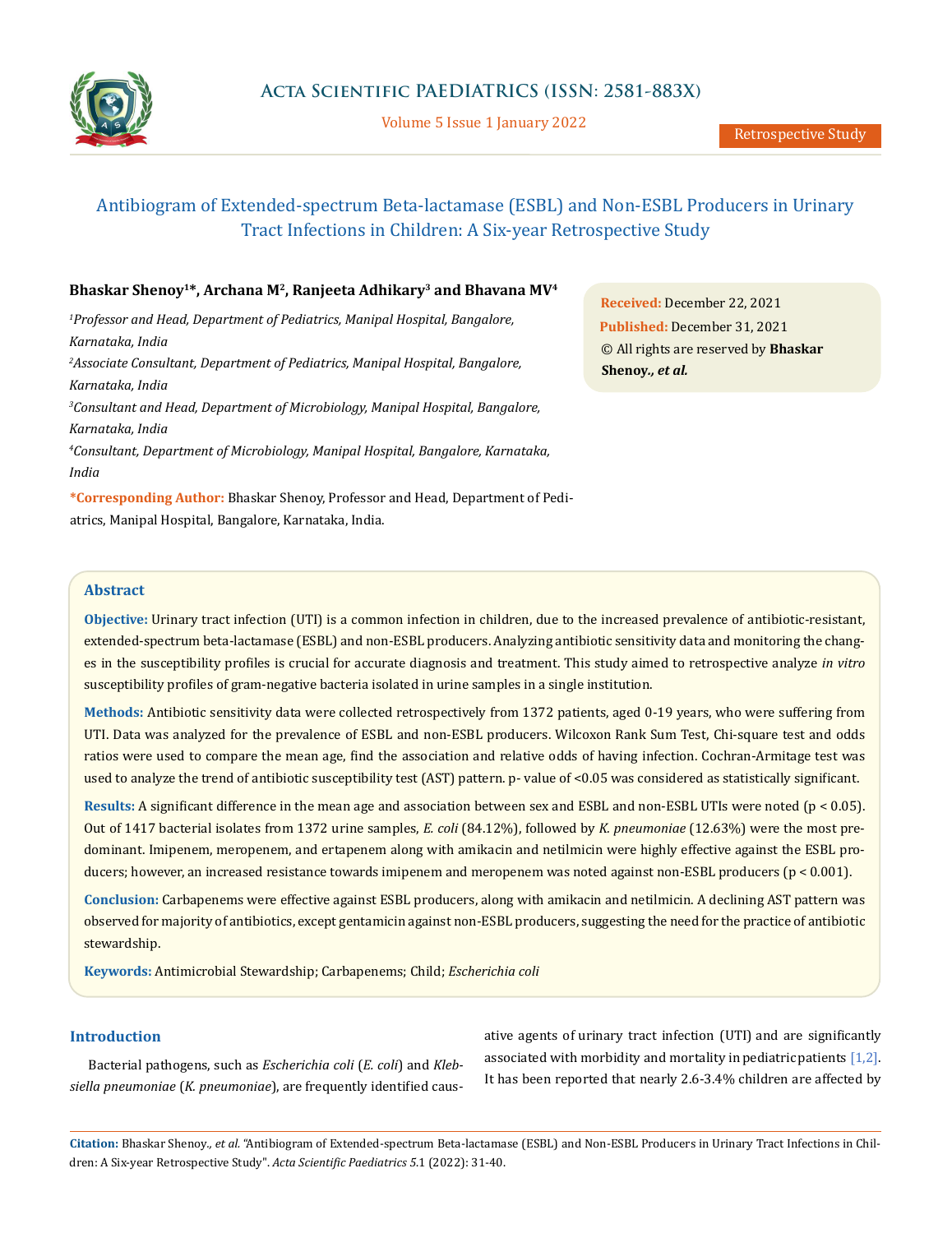UTI in the United States and out of which 2% are boys and 8% are girls throughout their childhood  $[3]$ . UTI incidences among Indian pediatric population ranges from  $9.46 - 20.74\%$  [4,5]. Antibiotics are routinely used to eradicate these bacteria; however, exploitation of these antibiotics has led to an increased bacterial resistance, which has become a major concern, across the world.<sup>2</sup> The increased prevalence of extended-spectrum beta-lactamase (ESBL) producers has made the management of gram-negative infections more challenging in the last few years with additional challenges of ineffectiveness of common antibiotics, such as ampicillin and amoxicillin along with cephalosporins to cure ESBL infections [6-8].

A range of antibiotics and their combinations, such as piperacillin-tazobactam, and cefoperazone-sulbactam, are used to combat UTI, caused by either ESBL or non-ESBL producers [9,10]. Hence, critical evaluation of the bacterial UTI along with monitoring their antibiotic susceptibility test (AST) trend is important for providing proper patient care through appropriate antibiotic treatment to treat the infection successfully, thereby improving patient's quality of life, and reducing morbidity and mortality.

Many researchers have analyzed the changing trend of bacterial infections and their respective antimicrobial susceptibility profiles in different clinical conditions, including UTI [7,11,12]. Therefore, a retrospective trend analysis can provide valuable information regarding the current resistance pattern of bacteria causing UTI. It can also be helpful to choose the best possible range of antibiotics or their combinations for devising improved treatment plans in pediatric patients [11,12].

Hence, the primary aim of this study was to retrospective analyze *in vitro* susceptibility profiles of gram-negative bacteria isolated in urine samples in a single institution. The study also assessed the varying degree of effectiveness of drugs for each strain of bacteria by utilizing the effective data analysis strategy in 2013-18 period.

#### **Materials and Methods**

A retrospective study was carried out to analyze the AST pattern in suspected cases of UTI in pediatric patients from 2013-2018 at a tertiary care hospital in Bangalore, Karnataka, India. Patients aged 0-19 years with culture proven UTI were included in this study. Those patients with congenital abnormality of the urinary tract were excluded from this study.

Data with respect to demographics, culture, and sensitivity reports were collected from medical records of the 1372 patients by anonymizing the data. Hence, prior institutional ethical approval and signed consent form from the patients and parents or guardians were not required. The patients were grouped as per their age such as <1 month, 1 month - 1 year, 1 year - 10 years, >10 years. Urine samples showing single organism or mixed culture growth of two organisms were included in the present study. The patients were clinically diagnosed for fever or clinical symptoms of UTI (increased frequency, urgency, burning sensation, cloudy or strongsmelling urine, blood in urine etc.). Dipstick and urine microscopy was used as screening method for urine collection [13]. Clean-catch mid-stream urine samples were collected in a sterile container and examined without delay for culture and antibiotic sensitivity. Urine samples were cultured under aseptic conditions on MacConkey's agar and 5% sheep blood agar and organisms were identified with the help of Gram-staining and biochemical methods [14]. One culture per patient was considered. Double disc and Kirby-Bauer disk diffusion methods were used for screening and antibiotic sensitivity determination of ESBL and non-ESBL, as per Clinical and Laboratory Standard Institute (CLSI) guidelines [15,16].

To determine the AST patterns of ESBL-producing organisms, the different antibiotics tested were beta-lactams (ampicillin and aztreonam), beta-lactams/beta-lactamase inhibitors (amoxicillinclavulanic acid and piperacillin-tazobactam), sulfonamides (trimethoprim-sulfamethoxazole), quinolones (norfloxacin), fluoroquinolones (ciprofloxacin and ofloxacin), nitrofuran (nitrofurantoin), aminoglycosides (gentamicin, amikacin, netilmicin and tobramycin), first generation cephalosporins (cephalexin), second generation cephalosporins (cefuroxime), third generation cephalosporins (cefotaxime, ceftriaxone, ceftazidime and cefoperazone), fourth generation cephalosporins (cefepime), third generation cephalosporins/beta-lactamase inhibitors (cefoperazone-sulbactam) and carbapenem (imipenem, meropenem, ertapenem). However, polymyxin E (colistin, last-resort for multidrug-resistant Gram-negative infections) was additionally used along with the above-mentioned antibiotics to determine the AST patterns of non-ESBL producing organisms. The cultures exhibiting intermediate sensitivity value were excluded from further analysis. Determining AST patterns for other non-ESBL producers, such as *M. morganii, P. vulgaris, P. mirabilis*, and *C. koseri* was difficult due to fewer numbers of isolates; hence, they were not included for further analysis.

**Citation:** Bhaskar Shenoy*., et al.* "Antibiogram of Extended-spectrum Beta-lactamase (ESBL) and Non-ESBL Producers in Urinary Tract Infections in Children: A Six-year Retrospective Study". *Acta Scientific Paediatrics 5*.1 (2022): 31-40.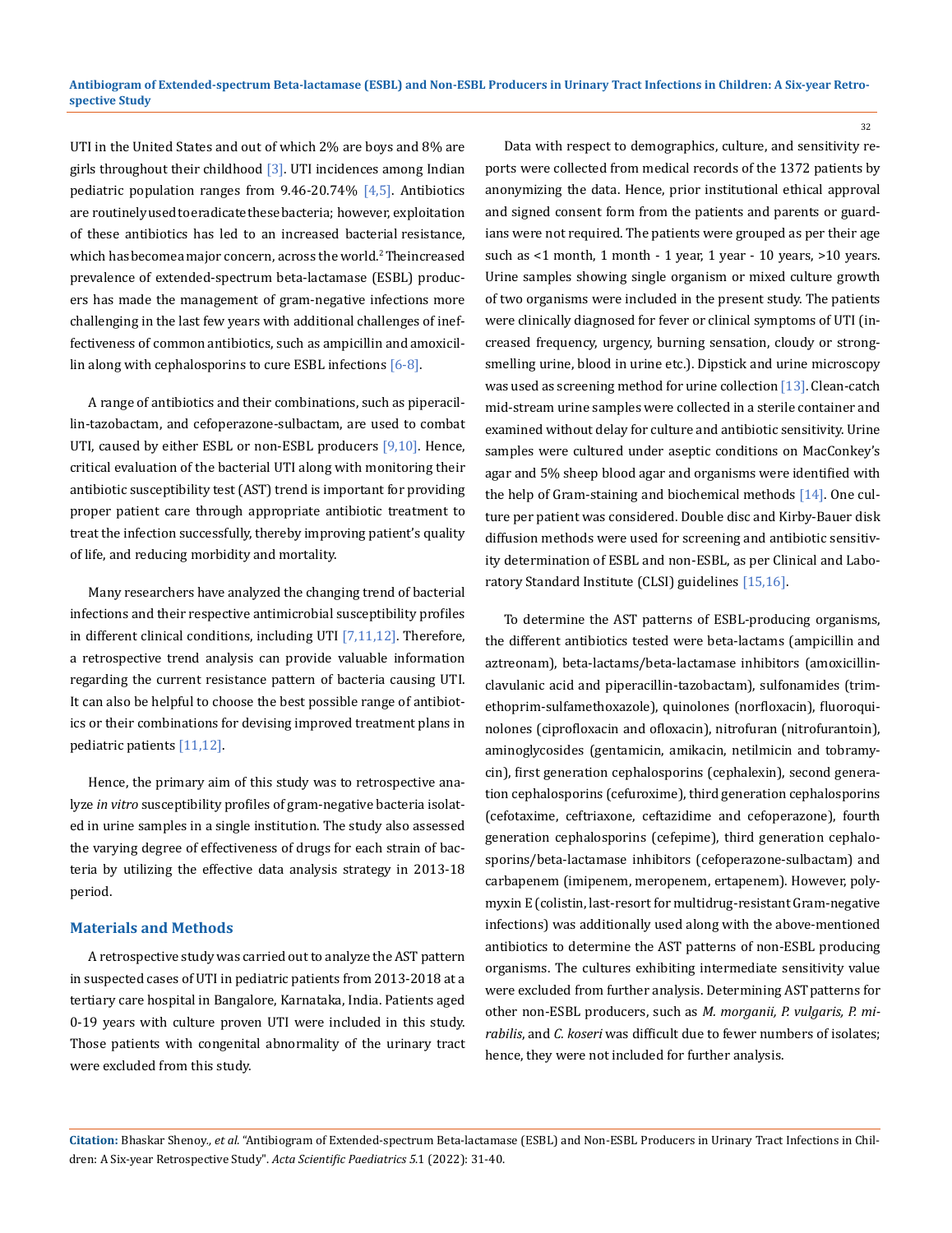All the antibiotic discs were purchased from HiMedia Pvt. Ltd., India.

R v. 3.6.0 was used for data analysis and results were presented as frequency and percentage. However, percentage effectiveness of each antibiotic against each type of bacteria was calculated by dividing the sensitive isolates of each type of bacteria by the total number of isolates for a particular year. Wilcoxon Rank Sum Test and Chi-square tests were used to compare the mean age and association between ESBL and non-ESBL producers. The relative odds of occurrence of ESBL and non-ESBL infection among patients were calculated using odds ratios with 95% confidence interval (CI). Cochran-Armitage test was used to analyze trend for AST against the tested antibiotics. A p-value of <0.05 was considered as statistically significant.

#### **Results**

Total of 1417 bacteria were isolated from 1372 cases of UTI in pediatric patients. Age and sex distribution of the patients of ESBL and non-ESBL producers is presented in table 1. The patients' age varied from a few days to 19 years with female preponderance of 59.42%. The mean age of patients belonging to age group of 1 - 10 years was significantly different among patients suffering from ESBL and non-ESBL producing organism  $(3.89 \pm 2.719)$  years vs.  $4.38 \pm 2.879$  years;  $p = 0.014$ ). There was a significant difference in the patients infected by ESBL and non-ESBL producing organisms  $(p = 0.0007)$  with respect to gender, with males getting 1.44 times more prone to be infected with ESBL producer than females (95% CI: 1.16-1.8). The emergence trends of ESBL and non-ESBL producers from 2013-2018 showed a higher percentage of EC among both ESBL (46.15%) and non-ESBL producers (37.97%), followed by *K. pneumoniae* (ESBL producer: 4.94% and non-ESBL producer: 7.69%), as shown in table 2. Detailed distribution of microorganism is shown in Table 2 both for ESBL and non-ESBL.

The antibiotics sensitivity patterns for ESBL and non-ESBL producers are tabulated in tables 3 and 4, respectively. A statistically significant decrease in the antibiotic sensitivity among non-

|                    | <b>Characteristics of Patients</b>                                                                   | <b>ESBL</b>                                   | <b>Non-ESBL</b>                                                                           | p-value    |  |  |  |
|--------------------|------------------------------------------------------------------------------------------------------|-----------------------------------------------|-------------------------------------------------------------------------------------------|------------|--|--|--|
| Age $*$            | $<$ 1 month                                                                                          | $21.9 \pm 6.385$                              | 0.318                                                                                     |            |  |  |  |
|                    | 1 month - 1 year                                                                                     | $6.05 \pm 2.966$                              | $6.29 \pm 3.027$                                                                          | 0.467      |  |  |  |
|                    | 1 year - 10 years                                                                                    | $3.89 \pm 2.719$                              | $4.38 \pm 2.879$                                                                          | $0.014*$   |  |  |  |
|                    | $>10$ years                                                                                          | $15.24 \pm 2.566$                             | $15.27 \pm 2.496$                                                                         | 0.961      |  |  |  |
| $Sex$ <sup>£</sup> | Female                                                                                               | 403 (55.13)                                   | 439 (63.99)                                                                               | $0.0007**$ |  |  |  |
|                    | Male                                                                                                 | 328 (44.87)                                   |                                                                                           |            |  |  |  |
|                    |                                                                                                      | Note: ESBL: Extended-Spectrum Beta Lactamase. |                                                                                           |            |  |  |  |
|                    | * Data was presented as mean ± Standards deviation and Wilcoxon Rank Sum Test was used for analysis. |                                               |                                                                                           |            |  |  |  |
|                    |                                                                                                      |                                               | $\epsilon$ Data was presented as frequency (%) and Chi-square test was used for analysis. |            |  |  |  |

**\*** and **\*\*** indicates statistically significant value of <0.05 and <0.01, respectively.

**Table 1:** Demographic distribution of patients with ESBL and Non-ESBL producers.

| <b>Pathogen Isolated</b> |             | Number of organisms, $(n = 1417)$ |
|--------------------------|-------------|-----------------------------------|
|                          | <b>ESBL</b> | <b>Non-ESBL</b>                   |
|                          | n(%)        | n(%)                              |
| Escherichia coli         | 654 (46.15) | 538 (37.97)                       |
| Klebsiella pneumoniae    | 70 (4.94)   | 109 (7.69)                        |
| Citrobacter koseri       | 0(0)        | 2(0.14)                           |
| Morganella morganii      | 0(0)        | 2(0.14)                           |
| Proteus mirabilis        | 5(0.35)     | 24 (1.69)                         |

| Proteus vulgaris                             | 1(0.07) | 2(0.14) |  |  |  |  |  |  |  |  |
|----------------------------------------------|---------|---------|--|--|--|--|--|--|--|--|
| Enterobacter cloacae                         | 0(0)    | 3(0.21) |  |  |  |  |  |  |  |  |
| Enterobacter species                         | 0(0)    | 0(0)    |  |  |  |  |  |  |  |  |
| Klebsiella oxytoca                           | 0(0)    | 3(0.21) |  |  |  |  |  |  |  |  |
| Klebsiella ozaenae                           | 1(0.07) | 2(0.14) |  |  |  |  |  |  |  |  |
| 731 (51.59)<br>686 (48.41)<br>Total          |         |         |  |  |  |  |  |  |  |  |
| Note: ESBL: Extended-Spectrum Beta Lactamase |         |         |  |  |  |  |  |  |  |  |

**Table 2:** Prevalence of ESBL and Non-ESBL producers among pediatric population.

**Citation:** Bhaskar Shenoy*., et al.* "Antibiogram of Extended-spectrum Beta-lactamase (ESBL) and Non-ESBL Producers in Urinary Tract Infections in Children: A Six-year Retrospective Study". *Acta Scientific Paediatrics 5*.1 (2022): 31-40.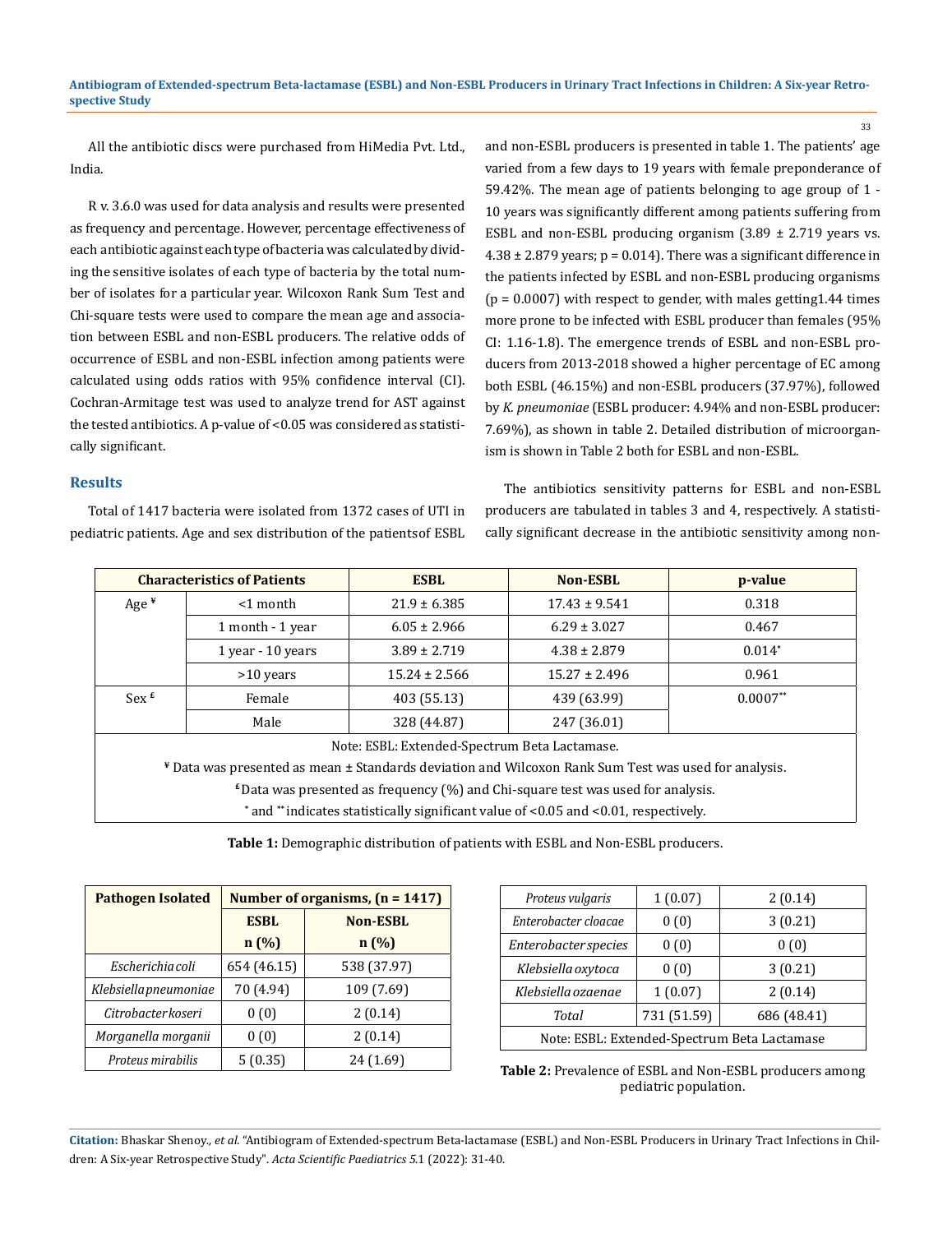ESBL producers was noted against all tested antibiotics, except trimethoprim-sulfamethoxazole, ciprofloxacin, ofloxacin, and nitrofurantoin over the period of six years from 2013-2018 (p value: <0.05, Table 4). On the contrary, a statistically insignificant trend towards antibiotic sensitivity was noticed among ESBL producers from 2013-2018 (p value: >0.05).

| <b>Antibiotics</b>                                                                                                                                                                                                                                       | Number of Susceptible Isolates, $(N = 731)$<br>n(%)                                                                    |                  |                  |                  |                  |                  |                          |  |  |  |  |  |  |  |
|----------------------------------------------------------------------------------------------------------------------------------------------------------------------------------------------------------------------------------------------------------|------------------------------------------------------------------------------------------------------------------------|------------------|------------------|------------------|------------------|------------------|--------------------------|--|--|--|--|--|--|--|
|                                                                                                                                                                                                                                                          | 2013                                                                                                                   | 2014             | 2015             | 2016             | 2017             | 2018             | p-value                  |  |  |  |  |  |  |  |
| AM                                                                                                                                                                                                                                                       | $\mathbf{0}$                                                                                                           | $\mathbf{0}$     | $\boldsymbol{0}$ | $\boldsymbol{0}$ | $\boldsymbol{0}$ | 0                |                          |  |  |  |  |  |  |  |
| A/C                                                                                                                                                                                                                                                      | 19 (13.39)                                                                                                             | 33 (19.08)       | 16 (12.13)       | 27 (24.11)       | 25 (24.04)       | 14 (20.59)       | 0.96                     |  |  |  |  |  |  |  |
| CN                                                                                                                                                                                                                                                       | 1(0.71)                                                                                                                | $\boldsymbol{0}$ | $\mathbf{0}$     | $\mathbf{0}$     | $\boldsymbol{0}$ | $\boldsymbol{0}$ |                          |  |  |  |  |  |  |  |
| XM                                                                                                                                                                                                                                                       | 1(0.71)                                                                                                                | 1(0.58)          | $\mathbf{0}$     | $\boldsymbol{0}$ | $\boldsymbol{0}$ | 1(1.48)          | $\overline{\phantom{0}}$ |  |  |  |  |  |  |  |
| T/S                                                                                                                                                                                                                                                      | 45 (31.7)                                                                                                              | 67 (38.73)       | 42 (31.82)       | 33 (29.47)       | 40 (38.47)       | 28 (41.18)       | 0.8                      |  |  |  |  |  |  |  |
| <b>NX</b>                                                                                                                                                                                                                                                | 15 (10.57)                                                                                                             | 36 (20.81)       | 13 (9.85)        | 21 (18.75)       | 28 (26.93)       | 23 (33.83)       | 1.00                     |  |  |  |  |  |  |  |
| Cp                                                                                                                                                                                                                                                       | 15 (10.57)                                                                                                             | 37 (21.39)       | 13 (9.85)        | 21 (18.75)       | 28 (26.93)       | 22 (32.36)       | 0.99                     |  |  |  |  |  |  |  |
| 0F                                                                                                                                                                                                                                                       | 21 (14.79)                                                                                                             | 49 (28.33)       | 20 (15.16)       | 26 (23.22)       | 32 (30.77)       | 26 (38.24)       | 0.99                     |  |  |  |  |  |  |  |
| NI                                                                                                                                                                                                                                                       | 88 (61.98)                                                                                                             | 99 (57.23)       | 86 (65.16)       | 80 (71.43)       | 79 (75.97)       | 48 (70.59)       | 0.96                     |  |  |  |  |  |  |  |
| Gm                                                                                                                                                                                                                                                       | 62 (43.67)                                                                                                             | 79 (45.67)       | 59 (44.7)        | 57 (50.9)        | 61 (58.66)       | 40 (58.83)       | 0.99                     |  |  |  |  |  |  |  |
| Ak                                                                                                                                                                                                                                                       | 136 (95.78)                                                                                                            | 162 (93.65)      | 124 (93.94)      | 108 (96.43)      | 99 (95.2)        | 61 (89.71)       | 0.37                     |  |  |  |  |  |  |  |
| Nt                                                                                                                                                                                                                                                       | 137 (96.48)                                                                                                            | 162 (93.65)      | 125 (94.7)       | 108 (96.43)      | 100 (96.16)      | 62 (91.18)       | 0.35                     |  |  |  |  |  |  |  |
| TM                                                                                                                                                                                                                                                       | 38 (26.77)                                                                                                             | 78 (45.09)       | 55 (41.67)       | 63 (56.25)       | 61 (58.66)       | 36 (52.95)       | 1.00                     |  |  |  |  |  |  |  |
| XM(P)                                                                                                                                                                                                                                                    | 1(0.71)                                                                                                                | 0                | 1(0.76)          | 0                | 0                | 1(1.48)          | $\overline{\phantom{0}}$ |  |  |  |  |  |  |  |
| C/C                                                                                                                                                                                                                                                      | 1(0.71)                                                                                                                | $\boldsymbol{0}$ | $\boldsymbol{0}$ | $\boldsymbol{0}$ | $\boldsymbol{0}$ | 0                |                          |  |  |  |  |  |  |  |
| TZ                                                                                                                                                                                                                                                       | 1(0.71)                                                                                                                | $\boldsymbol{0}$ | $\boldsymbol{0}$ | $\boldsymbol{0}$ | $\boldsymbol{0}$ | $\boldsymbol{0}$ |                          |  |  |  |  |  |  |  |
| CPZ                                                                                                                                                                                                                                                      | 2(1.41)                                                                                                                | $\mathbf{0}$     | $\mathbf{0}$     | $\boldsymbol{0}$ | $\mathbf{0}$     | $\boldsymbol{0}$ |                          |  |  |  |  |  |  |  |
| PM                                                                                                                                                                                                                                                       | 4(2.82)                                                                                                                | 3(1.74)          | $\Omega$         | $\Omega$         | $\theta$         | $\Omega$         |                          |  |  |  |  |  |  |  |
| P/T                                                                                                                                                                                                                                                      | 113 (79.58)                                                                                                            | 127 (73.42)      | 96 (72.73)       | 93 (83.04)       | 87 (83.66)       | 50 (73.53)       | 0.87                     |  |  |  |  |  |  |  |
| C/S                                                                                                                                                                                                                                                      | 135 (95.08)                                                                                                            | 166 (95.96)      | 116 (87.88)      | 106 (94.65)      | 99 (95.2)        | 64 (94.12)       | 0.20                     |  |  |  |  |  |  |  |
| IP                                                                                                                                                                                                                                                       | 141 (99.3)                                                                                                             | 169 (97.69)      | 126 (95.46)      | 112 (100)        | 103 (99.04)      | 67 (98.53)       | 0.72                     |  |  |  |  |  |  |  |
| MP                                                                                                                                                                                                                                                       | 141 (99.3)                                                                                                             | 169 (97.69)      | 126 (95.46)      | 112 (100)        | 103 (99.04)      | 67 (98.53)       | 0.71                     |  |  |  |  |  |  |  |
| Etp                                                                                                                                                                                                                                                      | 115 (80.99)                                                                                                            | 124 (71.68)      | 106 (80.31)      | 108 (96.43)      | 96 (92.31)       | 63 (92.65)       | 0.23                     |  |  |  |  |  |  |  |
| AT                                                                                                                                                                                                                                                       | 1(0.71)                                                                                                                | $\Omega$         | $\theta$         | $\Omega$         | $\Omega$         | $\Omega$         |                          |  |  |  |  |  |  |  |
| Note: A/C: Amoxicillin-clavulanic acid; Ak: Amikacin; AM: Ampicillin; AT: Aztreonam; C/C: Cefotaxime/Ceftriaxone; CN: Cepha-<br>Ertapenem; Gm: Gentamicin; IP: Imipenem; MP: Meropenem; NI: Nitrofurantoin; Nt: Netilmicin; NX: Norfloxacin; OF: Ofloxa- | lexin; Cp: Ciprofloxacin; CPZ: Cefoperazone; C/S: Cefoperazone-Sulbactam; ESBL: extended-spectrum beta lactamase; Etp: |                  |                  |                  |                  |                  |                          |  |  |  |  |  |  |  |

cin; PM: Cefepime; P/T: Piperacillin-tazobactam; TM: Tobramycin; T/S: Trimethoprim-sulfamethoxazole; TZ: Ceftazidime; XM: Cefuroxime.

'0' and '-' indicates resistant against antibiotic and values could not be determined, respectively. 'P' indicates parenteral. Cochran-Armitage test was used to determine significant value.

**Table 3:** Antibiotic sensitivity pattern for ESBL producers from 2013-2018.

**Citation:** Bhaskar Shenoy*., et al.* "Antibiogram of Extended-spectrum Beta-lactamase (ESBL) and Non-ESBL Producers in Urinary Tract Infections in Children: A Six-year Retrospective Study". *Acta Scientific Paediatrics 5*.1 (2022): 31-40.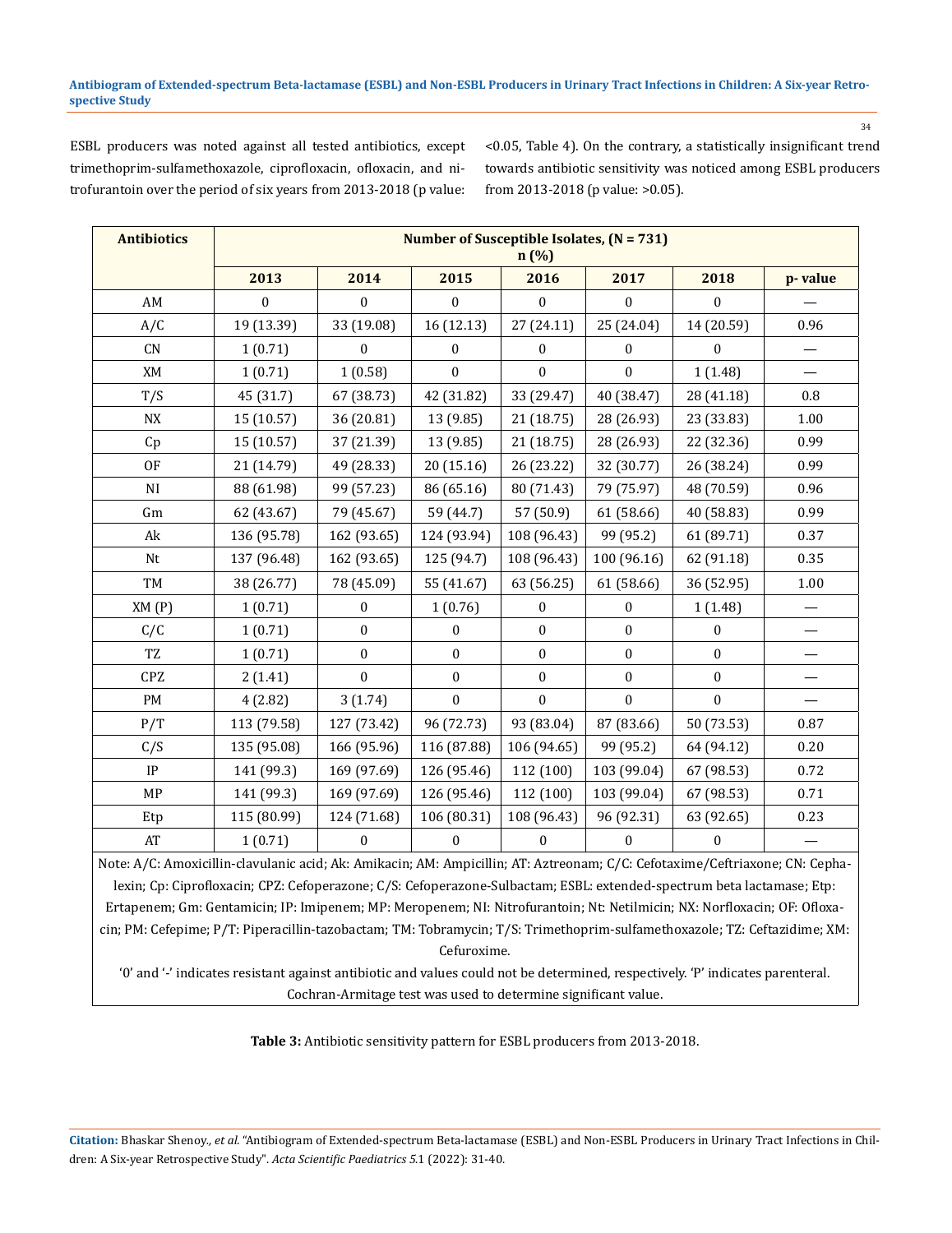**Antibiogram of Extended-spectrum Beta-lactamase (ESBL) and Non-ESBL Producers in Urinary Tract Infections in Children: A Six-year Retrospective Study**

|                    |             |             |                                             |            |            |                  | 35               |  |
|--------------------|-------------|-------------|---------------------------------------------|------------|------------|------------------|------------------|--|
| <b>Antibiotics</b> |             |             | Number of Susceptible Isolates, $(N = 686)$ |            |            |                  |                  |  |
|                    |             |             |                                             | $n(\%)$    |            |                  |                  |  |
|                    | 2013        | 2014        | 2015                                        | 2016       | 2017       | 2018             | P value          |  |
| AM                 | 30 (23.26)  | 32 (21.2)   | 32 (26.02)                                  | 25 (25.52) | 19 (15.97) | 9(13.64)         | $0.03*$          |  |
| A/C                | 73 (56.59)  | 78 (51.66)  | 65 (52.85)                                  | 50 (51.03) | 44 (36.98) | 21 (31.82)       | $0.001***$       |  |
| CN                 | 65 (50.39)  | 85 (56.3)   | 64 (52.04)                                  | 44 (44.9)  | 32 (26.9)  | $\boldsymbol{0}$ |                  |  |
| XM                 | 83 (64.35)  | 71 (47.02)  | 70 (56.92)                                  | 56 (57.15) | 61 (51.27) | 28 (42.43)       | $0.001**$        |  |
| T/S                | 76 (58.92)  | 86 (56.96)  | 74 (60.17)                                  | 62 (63.27) | 67 (56.31) | 32 (48.49)       | 0.3              |  |
| ${\rm N}{\rm X}$   | 85 (65.9)   | 98 (64.91)  | 84 (68.3)                                   | 63 (64.29) | 75 (63.03) | 33 (50)          | 0.06             |  |
| Cp                 | 88 (68.22)  | 98 (64.91)  | 84 (68.3)                                   | 63 (64.29) | 77 (64.71) | 33 (50)          | 0.05             |  |
| OF                 | 88 (68.22)  | 101 (66.89) | 83 (67.48)                                  | 70 (71.43) | 79 (66.39) | 39 (59.1)        | 0.13             |  |
| NI                 | 84 (65.12)  | 89 (58.95)  | 87 (70.74)                                  | 60 (61.23) | 78 (65.55) | 43 (65.16)       | 0.50             |  |
| GM                 | 111 (86.05) | 128 (84.77) | 109 (88.62)                                 | 88 (89.8)  | 96 (80.68) | 45 (68.19)       | $0.003**$        |  |
| Ak                 | 92 (71.32)  | 127 (84.11) | 97 (78.87)                                  | 70 (71.43) | 80 (67.23) | 32 (48.49)       | ${<}0.001^{***}$ |  |
| Nt                 | 92 (71.32)  | 127 (84.11) | 99 (80.49)                                  | 70 (71.43) | 80 (67.23) | 32 (48.49)       | $< 0.001***$     |  |
| TM                 | 80 (62.02)  | 111 (73.51) | 88 (71.55)                                  | 66 (67.35) | 72 (60.51) | 25 (37.88)       | $0.002**$        |  |
| XM(P)              | 95 (73.65)  | 80 (52.99)  | 83 (67.48)                                  | 66 (67.35) | 81 (68.07) | 35 (53.04)       | $0.007**$        |  |
| C/C                | 83 (64.35)  | 108 (71.53) | 77 (62.61)                                  | 58 (59.19) | 72 (60.51) | 17 (25.76)       | $< 0.001***$     |  |
| TZ                 | 83 (64.35)  | 108 (71.53) | 77 (62.61)                                  | 59 (60.21) | 71 (59.67) | 17 (25.76)       | $0.001***$       |  |
| CPZ                | 83 (64.35)  | 107 (70.87) | 77 (62.61)                                  | 58 (59.19) | 35 (29.42) | 8 (12.13)        | $< 0.001***$     |  |
| PM                 | 83 (64.35)  | 110 (72.85) | 78 (63.42)                                  | 59 (60.21) | 73 (61.35) | 18 (27.28)       | $< 0.001***$     |  |
| P/T                | 86 (66.67)  | 108 (71.53) | 80 (65.05)                                  | 59 (60.21) | 75 (63.03) | 20 (30.31)       | $< 0.001***$     |  |
| C/S                | 88 (68.22)  | 120 (79.48) | 87 (70.74)                                  | 63 (64.29) | 79 (66.39) | 23 (34.85)       | $< 0.001***$     |  |
| IP                 | 93 (72.1)   | 124 (82.12) | 99 (80.49)                                  | 69 (70.41) | 80 (67.23) | 29 (43.94)       | $< 0.001$ ***    |  |
| MP                 | 93 (72.1)   | 124 (82.12) | 98 (79.68)                                  | 69 (70.41) | 81 (68.07) | 30 (45.46)       | $< 0.001$ ***    |  |
| Etp                | 82 (63.57)  | 77 (51)     | 67 (54.48)                                  | 62 (63.27) | 76 (63.87) | 27 (40.91)       | $< 0.001***$     |  |
| AT                 | 84 (65.12)  | 108 (71.53) | 77 (62.61)                                  | 59 (60.21) | 71 (59.67) | 17 (25.76)       | $< 0.001***$     |  |
| CT                 | 3(2.33)     | 13 (8.61)   | 9(7.32)                                     | 5(5.11)    | 11 (9.25)  | $\boldsymbol{0}$ |                  |  |

Note: A/C: Amoxicillin—clavulanic acid; Ak: Amikacin; AM: Ampicillin; AT: Aztreonam; C/C: cefotaxime/ceftriaxone; Cp: Ciprofloxacin; CPZ: Cefoperazone; CN: Cephalexin; C/S: Cefoperazone-Sulbactam; CT: Colistin; ESBL: Extended-Spectrum Beta Lactamase; Etp: Ertapenem; Gm: Gentamicin; IP: Imipenem; MP: Meropenem; NI: Nitrofurantoin; NX: Norfloxacin; OF: Ofloxacin; PM: Cefepime; P/T: Piperacillin-tazobactam; TM: Tobramycin; T/S: Trimethoprim-sulfamethoxazole; TZ: Ceftazidime; XM: Cefuroxime.

'0' and ' —' denotes resistant against antibiotic and values could not be determined, respectively; 'P' indicates parenteral.

Cochran-Armitage test was used to determine significant value.

\*, \*\* and \*\*\* indicate statistically significant values with p value <0.05, <0.01 and <0.001, respectively.

**Table 4:** Antibiotic sensitivity pattern for non-ESBL producers from 2013-2018.

Among the different antibiotics, amikacin, netilmicin, imipenem, and meropenem demonstrated higher bactericidal properties towards *E. coli* (ESBL producer) with antibiotic sensitivity of 93.22%-100%, followed by cefoperazone-sulbactam (94.92%- 95.31%) and piperacillin-tazobactam (76.27%-83.96%). However, the antibiotic sensitivities against KP (ESBL producer) were

**Citation:** Bhaskar Shenoy*., et al.* "Antibiogram of Extended-spectrum Beta-lactamase (ESBL) and Non-ESBL Producers in Urinary Tract Infections in Children: A Six-year Retrospective Study". *Acta Scientific Paediatrics 5*.1 (2022): 31-40.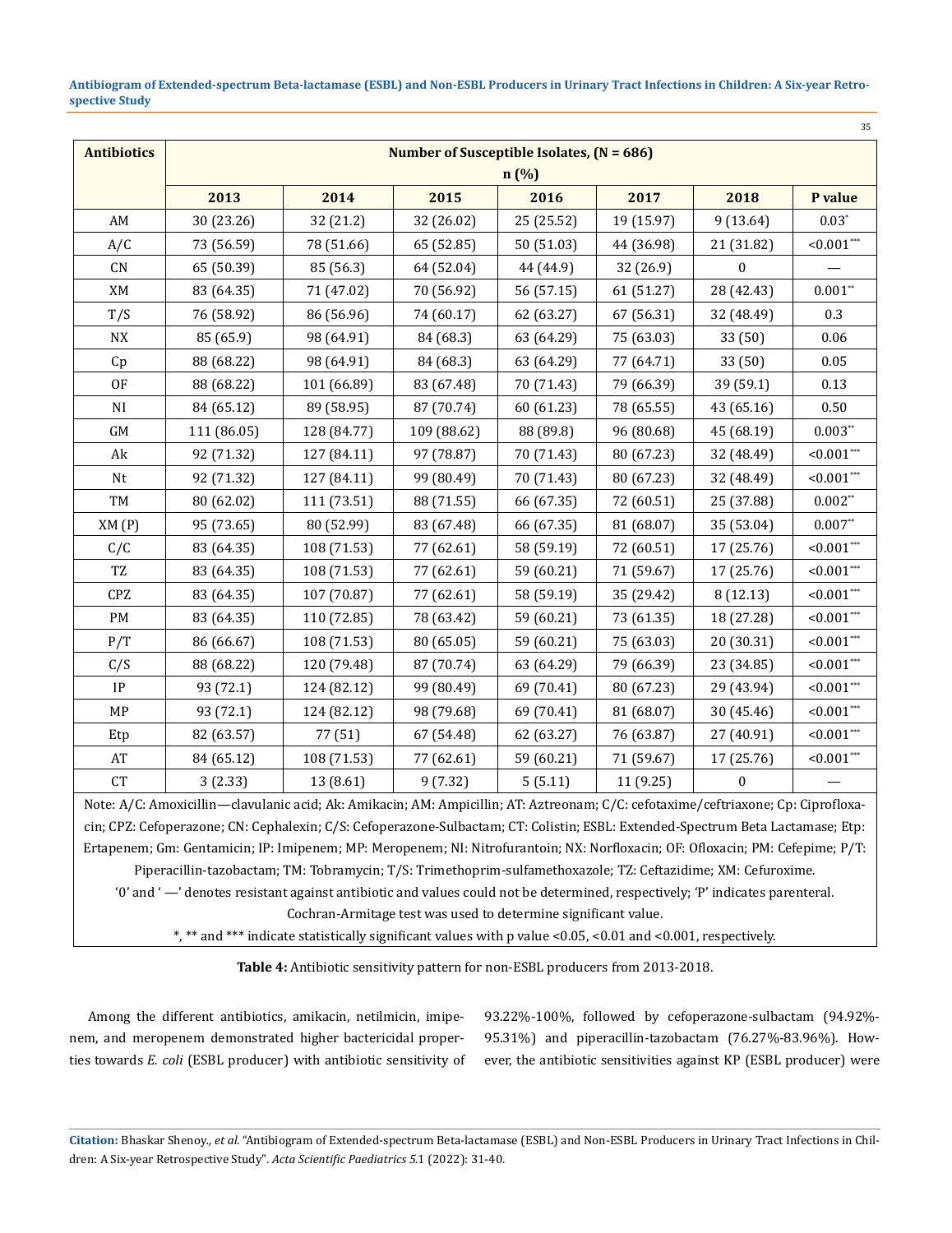found to be 61.54%-98.11% (amikacin and netilmicin), 69.23%-100% (imipenem and meropenem), 46.15%-95.28% (cefoperazone-sulbactam) and 15.38%-83.96% (piperacillin-tazobactam). In case of non-ESBL producers, only gentamicin demonstrated higher bactericidal properties, reported in terms of bacterial sensitivity, and recorded to be 75%-90.27%, 66.67%-100% and 60%-100% for *E. coli*, *K. pneumoniae* and *P. mirabilis*, respectively (Supplementary data: Table S-1 and 2)*.* In 2013, non-ESBL producers were resistant (53.33%-74.07% sensitivity) against certain antibiotics, namely imipenem and meropenem as compared to ESBL producers (99.22%). Furthermore, imipenem and meropenem sensitivity against ESBL producers was observed to be more (100 % *vs.* 86%) than non-ESBL producers in 2014. Similar observation was noticed in 2015 as well, in addition to an increase in the resistance of ESBL organisms against imipenem and meropenem (86% *vs.* 81% sensitivity). Furthermore, the trend was higher in 2016, demonstrating a reduced activity against both *E. coli* and *K. pneumoniae*, indicating an increase in resistance patterns amongst non-ESBL producers till 2018, except in 2017 (excluding *E. coli*, following the similar pattern of increasing resistance).

| Organ-                                                                                                                                                                                                 |                                                                                                                                                        | Number of organisms susceptible to antibiotic<br>n(%)                                                                                                                                                       |                          |                    |                       |                   |                 |                                                                                           |              |                         |              |                                                                                 |               |                                         |              |              |              |                    |                   |                                                   |        |                           |                                           |                  |
|--------------------------------------------------------------------------------------------------------------------------------------------------------------------------------------------------------|--------------------------------------------------------------------------------------------------------------------------------------------------------|-------------------------------------------------------------------------------------------------------------------------------------------------------------------------------------------------------------|--------------------------|--------------------|-----------------------|-------------------|-----------------|-------------------------------------------------------------------------------------------|--------------|-------------------------|--------------|---------------------------------------------------------------------------------|---------------|-----------------------------------------|--------------|--------------|--------------|--------------------|-------------------|---------------------------------------------------|--------|---------------------------|-------------------------------------------|------------------|
| isms                                                                                                                                                                                                   | <b>AM</b>                                                                                                                                              | A/C                                                                                                                                                                                                         | CN                       | <b>XM</b>          | T/S                   | <b>NX</b>         |                 | <b>OF</b>                                                                                 | <b>NI</b>    | Gm                      | Ak           |                                                                                 |               |                                         |              | TZ           | <b>CPZ</b>   | <b>PM</b>          | P/T               | C/S                                               | IP     | <b>MP</b>                 | Etp                                       | <b>AT</b>        |
|                                                                                                                                                                                                        |                                                                                                                                                        |                                                                                                                                                                                                             |                          |                    |                       |                   | Cp              |                                                                                           |              |                         |              | Nt<br>2013                                                                      |               | $TM$ $\left  \text{XM (P)} \right $ C/C |              |              |              |                    |                   |                                                   |        |                           |                                           |                  |
|                                                                                                                                                                                                        |                                                                                                                                                        |                                                                                                                                                                                                             |                          |                    |                       |                   |                 |                                                                                           |              |                         |              |                                                                                 |               |                                         |              |              |              |                    |                   |                                                   |        |                           |                                           |                  |
| E. coli                                                                                                                                                                                                | $\mathbf{0}$                                                                                                                                           | 17                                                                                                                                                                                                          |                          | $\mathbf{1}$       | 42                    | 15                | 15              | 15                                                                                        | 86           | 56                      | 127          | 127                                                                             | 36            | 1                                       | 1            | $\mathbf{1}$ |              | 3                  | 104               | 122                                               | 127    | 127                       | 103                                       | 1                |
|                                                                                                                                                                                                        |                                                                                                                                                        | (13.28)                                                                                                                                                                                                     |                          |                    | (0.78) (0.78) (32.81) | (11.7)            | (11.7)          |                                                                                           |              |                         |              | $(11.72)$ $(67.19)$ $(43.75)$ $(99.22)$ $(99.22)$ $(28.13)$ $(0.78)$            |               |                                         | (0.78)(0.78) |              | (0.78)       | (2.34)             | $(81.25)$ (95.31) |                                                   |        | $(99.22)$ (99.22)         | (80.47)                                   | (0.78)           |
| K. pneu-                                                                                                                                                                                               | $\theta$                                                                                                                                               |                                                                                                                                                                                                             | $\mathbf{0}$             | $\theta$           | 3                     | $\Omega$          | $\Omega$        | 6                                                                                         | 2            | 5                       | $\mathbf{q}$ | 9                                                                               | 2             | $\theta$                                | $\Omega$     | $\Omega$     |              |                    | 8                 | 12                                                | 13     | 13                        | 12                                        | $\mathbf{0}$     |
| moniae<br>PM                                                                                                                                                                                           | $\theta$                                                                                                                                               | (7.69)                                                                                                                                                                                                      | $\Omega$                 | $\mathbf{0}$       | (23.08)<br>$\theta$   |                   | $\mathbf{0}$    | $(46.15)$ 15.38)                                                                          | $\Omega$     |                         | $\Omega$     | (38.46) (69.23) (69.23) (15.38)                                                 |               | $\Omega$                                | $\Omega$     | $\Omega$     | (7.69)       | (7.69)<br>$\Omega$ | $(61.54)$ (92.31) |                                                   |        | $(100.0)$ $(100.0)$       | (92.31)                                   | $\mathbf{0}$     |
|                                                                                                                                                                                                        |                                                                                                                                                        | (100.0)                                                                                                                                                                                                     |                          |                    |                       |                   |                 |                                                                                           |              | (100.0)                 |              | (100.0)                                                                         |               |                                         |              |              |              |                    |                   | $(100.0)$ $(100.0)$ $(100.0)$ $(100.0)$           |        |                           |                                           |                  |
|                                                                                                                                                                                                        |                                                                                                                                                        |                                                                                                                                                                                                             |                          |                    |                       |                   |                 |                                                                                           |              |                         |              | 2014                                                                            |               |                                         |              |              |              |                    |                   |                                                   |        |                           |                                           |                  |
|                                                                                                                                                                                                        |                                                                                                                                                        |                                                                                                                                                                                                             |                          |                    |                       |                   |                 |                                                                                           |              |                         |              |                                                                                 |               |                                         |              |              |              |                    |                   |                                                   |        |                           |                                           |                  |
| E. coli                                                                                                                                                                                                | $\mathbf{0}$                                                                                                                                           | $\overline{30}$                                                                                                                                                                                             | $\overline{\phantom{0}}$ |                    | 56                    | $\overline{25}$   | $\overline{26}$ | 34                                                                                        | 97           | 66                      | 147          | 147                                                                             | 65            | $\Omega$                                | $\Omega$     | $\bf{0}$     | $\mathbf{0}$ | 2                  | 116               | 148                                               | 150.0  | 150.0                     | 109                                       | $\mathbf{0}$     |
|                                                                                                                                                                                                        | $\theta$                                                                                                                                               | (20.0)<br>2                                                                                                                                                                                                 | $\overline{\phantom{0}}$ | (0.67)<br>$\theta$ | (37.33)<br>11         | (16.67)<br>10     | (17.33)<br>10   | (22.67)<br>14                                                                             | (64.67)<br>1 | (44.0)<br>12            | (98.0)<br>14 | (98.0)<br>13                                                                    | (43.33)<br>12 | $\theta$                                | $\Omega$     | $\theta$     | $\Omega$     | (1.33)<br>1        | (77.33)<br>8      | (98.67)<br>15                                     | 16     | $(100.0)$ $(100.0)$<br>16 | (72.67)<br>12                             | $\mathbf{0}$     |
| K. pneu-                                                                                                                                                                                               |                                                                                                                                                        | (10.0)                                                                                                                                                                                                      |                          |                    | (55.0)                | (50.0)            | (50.0)          | (70.0)                                                                                    | (5.0)        | (60.0)                  | (70.0)       | (65.0)                                                                          | (60.0)        |                                         |              |              |              | (5.0)              | (40.0)            | (75.0)                                            | (80.0) | (80.0)                    | (60.0)                                    |                  |
| moniae<br>PM                                                                                                                                                                                           | $\mathbf{0}$                                                                                                                                           | $\Omega$                                                                                                                                                                                                    |                          | $\Omega$           | $\theta$              | $\Omega$          | $\Omega$        | $\Omega$                                                                                  |              |                         | $\Omega$     | -1                                                                              | $\Omega$      | $\mathbf{0}$                            | $\Omega$     | $\theta$     | $\Omega$     | $\Omega$           | 2                 | $\overline{2}$                                    | 2      |                           | 2                                         | $\mathbf{0}$     |
|                                                                                                                                                                                                        |                                                                                                                                                        |                                                                                                                                                                                                             |                          |                    |                       |                   |                 |                                                                                           |              |                         |              | (50.0)                                                                          |               |                                         |              |              |              |                    |                   | $(100.0)$ $(100.0)$                               |        | $(100.0)$ $(100.0)$       | (100.0)                                   |                  |
| K <sub>Oz</sub>                                                                                                                                                                                        | $\Omega$                                                                                                                                               | 1                                                                                                                                                                                                           |                          | $\mathbf{0}$       | $\theta$              | $\mathbf{1}$      | $\mathbf{1}$    | $\mathbf{1}$                                                                              | $\mathbf{1}$ | $\mathbf{1}$            | $\mathbf{1}$ | $\overline{1}$                                                                  | $\mathbf{1}$  | $\Omega$                                | $\Omega$     | $\mathbf{0}$ | $\Omega$     | $\Omega$           |                   |                                                   |        |                           | 1                                         | $\theta$         |
|                                                                                                                                                                                                        |                                                                                                                                                        | (100.0)                                                                                                                                                                                                     |                          |                    |                       |                   |                 |                                                                                           |              |                         |              |                                                                                 |               |                                         |              |              |              |                    |                   |                                                   |        |                           |                                           |                  |
|                                                                                                                                                                                                        | $(100.0)$ $(100.0)$ $(100.0)$ $(100.0)$ $(100.0)$ $(100.0)$ $(100.0)$ $(100.0)$ $(100.0)$<br>$(100.0)$ $(100.0)$ $(100.0)$ $(100.0)$ $(100.0)$<br>2015 |                                                                                                                                                                                                             |                          |                    |                       |                   |                 |                                                                                           |              |                         |              |                                                                                 |               |                                         |              |              |              |                    |                   |                                                   |        |                           |                                           |                  |
| E. coli                                                                                                                                                                                                | $\mathbf{0}$                                                                                                                                           | 16                                                                                                                                                                                                          | $\Omega$                 | $\mathbf{0}$       | 38                    | 11                | $\overline{11}$ | 16                                                                                        | 85           | 55                      | 115          | $\overline{116}$                                                                | 52            |                                         | $\Omega$     | $\mathbf{0}$ | $\mathbf{0}$ | $\mathbf{0}$       | 93                | 109                                               | 116    | 116                       | 97                                        | $\mathbf{0}$     |
|                                                                                                                                                                                                        |                                                                                                                                                        | (13.56)                                                                                                                                                                                                     |                          |                    | (32.20)               | (9.32)            | (9.32)          | (13.56)                                                                                   |              |                         |              | $(72.03)(46.61)(97.46)(98.31)(44.07)(0.85)$                                     |               |                                         |              |              |              |                    | (78.81)           | (92.37)                                           |        | $(98.31)$ (98.31)         | (82.20)                                   |                  |
| K. pneu-                                                                                                                                                                                               | $\theta$                                                                                                                                               | $\theta$                                                                                                                                                                                                    | $\mathbf{0}$             | $\theta$           | 3                     | 2                 | 2               | $\overline{4}$                                                                            | 1            | 3                       | 8            | 8                                                                               | 2             | $\Omega$                                | $\Omega$     | $\mathbf{0}$ | $\theta$     | $\Omega$           | 2                 | 6                                                 | 9      | 9                         | 8                                         | $\mathbf{0}$     |
| moniae                                                                                                                                                                                                 |                                                                                                                                                        |                                                                                                                                                                                                             |                          |                    |                       | $(23.08)$ (15.38) | (15.38)         | (30.77)                                                                                   | (7.69)       |                         |              | $(23.08)$ $(61.54)$ $(61.54)$ $(15.38)$                                         |               |                                         |              |              |              |                    |                   | $(15.38)$ $(46.15)$                               |        | $(69.23)$ (69.23)         | (61.54)                                   |                  |
| PM                                                                                                                                                                                                     | $\mathbf{0}$                                                                                                                                           | $\mathbf{0}$                                                                                                                                                                                                | $\mathbf{0}$             | $\Omega$           | 1                     | $\mathbf{0}$      | $\mathbf{0}$    | $\Omega$                                                                                  |              |                         | 1            |                                                                                 |               | $\mathbf{0}$                            | $\Omega$     | $\theta$     | $\Omega$     | $\theta$           |                   |                                                   |        | 1                         | 1                                         | $\mathbf{0}$     |
|                                                                                                                                                                                                        |                                                                                                                                                        |                                                                                                                                                                                                             |                          |                    | (100.0)               |                   |                 |                                                                                           |              |                         |              | $(100.0)$ $(100.0)$ $(100.0)$ $(100.0)$                                         |               |                                         |              |              |              |                    |                   | $(100.0)$ $(100.0)$ $(100.0)$ $(100.0)$ $(100.0)$ |        |                           |                                           |                  |
|                                                                                                                                                                                                        |                                                                                                                                                        |                                                                                                                                                                                                             |                          |                    |                       |                   |                 |                                                                                           |              |                         |              |                                                                                 |               |                                         |              |              |              |                    |                   |                                                   |        |                           |                                           |                  |
|                                                                                                                                                                                                        |                                                                                                                                                        |                                                                                                                                                                                                             |                          |                    |                       |                   |                 |                                                                                           |              |                         |              | 2016                                                                            |               |                                         |              |              |              |                    |                   |                                                   |        |                           |                                           |                  |
| E. coli                                                                                                                                                                                                | $\mathbf{0}$                                                                                                                                           | 27                                                                                                                                                                                                          | $\mathbf{0}$             | $\mathbf{0}$       | 33                    | 21                | 21              | 22                                                                                        | 80           | 55                      | 104          | 104                                                                             | 61            | $\mathbf{0}$                            | $\Omega$     | $\mathbf{0}$ | $\mathbf{0}$ | $\mathbf{0}$       | 89                | 101                                               | 106    | 106                       | 102                                       | $\mathbf{0}$     |
|                                                                                                                                                                                                        |                                                                                                                                                        | (25.47)                                                                                                                                                                                                     |                          |                    |                       | $(31.13)$ (19.81) | (19.81)         |                                                                                           |              |                         |              | $(20.75)$ (75.47) (51.89) (98.11) (98.11) (57.55)                               |               |                                         |              |              |              |                    | (83.96)           | (95.28)                                           |        | $(100.0)$ $(100.0)$       | (96.23)                                   |                  |
| K. pneu-                                                                                                                                                                                               | $\theta$                                                                                                                                               | $\theta$                                                                                                                                                                                                    | $\theta$                 | $\theta$           | $\theta$              | $\mathbf{0}$      | $\mathbf{0}$    | $\overline{4}$                                                                            | $\theta$     | 2                       | 4            | 4                                                                               | 2             | $\Omega$                                | $\Omega$     | $\theta$     | $\theta$     | $\Omega$           | 4                 | 5                                                 | 6      | 6                         | 6                                         | $\theta$         |
| moniae                                                                                                                                                                                                 |                                                                                                                                                        |                                                                                                                                                                                                             |                          |                    |                       |                   |                 | (66.67)                                                                                   |              |                         |              | (33.33) (66.67) (66.67)                                                         | (33.33)       |                                         |              |              |              |                    | (66.67)           | (83.33) (100.0) (100.0) (100.0)                   |        |                           |                                           |                  |
|                                                                                                                                                                                                        |                                                                                                                                                        |                                                                                                                                                                                                             |                          |                    |                       |                   |                 |                                                                                           |              |                         |              | 2017                                                                            |               |                                         |              |              |              |                    |                   |                                                   |        |                           |                                           |                  |
| E. coli                                                                                                                                                                                                | $\mathbf{0}$                                                                                                                                           | $\overline{25}$                                                                                                                                                                                             | $\mathbf{0}$             | $\mathbf{0}$       | 38                    | 24                | 24              | $\overline{26}$                                                                           | 78           | 59                      | 90           | 91                                                                              | 59            | $\mathbf{0}$                            | $\mathbf{0}$ | $\mathbf{0}$ | $\mathbf{0}$ | $\mathbf{0}$       | 78                | 89                                                | 93     | 93                        | 88                                        | $\mathbf{0}$     |
|                                                                                                                                                                                                        |                                                                                                                                                        | (26.88)                                                                                                                                                                                                     |                          |                    |                       | $(40.86)$ (25.81) | (25.81)         | (27.96)                                                                                   |              | (83.87) (63.44) (96.77) |              | $(97.85)$ (63.44)                                                               |               |                                         |              |              |              |                    | (83.87)           | (95.70)                                           |        | $(100.0)$ $(100.0)$       | (94.62)                                   |                  |
| K. pneu-                                                                                                                                                                                               | $\mathbf{0}$                                                                                                                                           | $\theta$                                                                                                                                                                                                    | $\mathbf{0}$             | $\Omega$           | 2                     | 2                 | 2               | $\overline{4}$                                                                            | 1            | -1                      | 8            | 8                                                                               | -1            | $\mathbf{0}$                            | $\Omega$     | $\theta$     | $\theta$     | $\Omega$           | 7                 | 8                                                 | 8      | 8                         | 7                                         | $\mathbf{0}$     |
| moniae                                                                                                                                                                                                 |                                                                                                                                                        |                                                                                                                                                                                                             |                          |                    |                       |                   |                 | $(22.22)$ $(22.22)$ $(22.22)$ $(44.44)$ $(11.11)$ $(11.11)$ $(88.89)$ $(88.89)$ $(11.11)$ |              |                         |              |                                                                                 |               |                                         |              |              |              |                    |                   |                                                   |        |                           | $(77.78)$ (88.89) (88.89) (88.89) (77.78) |                  |
| PM                                                                                                                                                                                                     | $\bf{0}$                                                                                                                                               | $\boldsymbol{0}$                                                                                                                                                                                            | $\mathbf{0}$             | $\bf{0}$           | $\mathbf{0}$          | 1                 | 1               | 1                                                                                         | $\mathbf{0}$ |                         | $\bf{0}$     | $\mathbf{0}$                                                                    | $\mathbf{0}$  | $\mathbf{0}$                            | $\mathbf{0}$ | $\mathbf{0}$ | 0            | $\mathbf{0}$       | 1                 | 1                                                 |        | 1                         |                                           | $\boldsymbol{0}$ |
|                                                                                                                                                                                                        |                                                                                                                                                        |                                                                                                                                                                                                             |                          |                    |                       |                   |                 | (100.0)   (100.0)   (100.0)                                                               |              |                         |              |                                                                                 |               |                                         |              |              |              |                    |                   | $(100.0)$ $(100.0)$ $(100.0)$ $(100.0)$           |        |                           |                                           |                  |
| PV                                                                                                                                                                                                     | $\mathbf{0}$                                                                                                                                           | $\boldsymbol{0}$                                                                                                                                                                                            | $\mathbf{0}$             | $\bf{0}$           | $\theta$              | $\mathbf{1}$      |                 |                                                                                           | $\theta$     | $\mathbf{1}$            | $\mathbf{1}$ | $\mathbf{1}$                                                                    | $\mathbf{1}$  | $\mathbf{0}$                            | $\mathbf{0}$ | $\mathbf{0}$ | $\mathbf{0}$ | $\mathbf{0}$       | $\mathbf{1}$      |                                                   |        | $\mathbf{1}$              | $\mathbf{1}$                              | $\mathbf{0}$     |
|                                                                                                                                                                                                        |                                                                                                                                                        |                                                                                                                                                                                                             |                          |                    |                       |                   |                 | $(100.0)$ $(100.0)$ $(100.0)$                                                             |              |                         |              | $(100.0)$ $(100.0)$ $(100.0)$ $(100.0)$<br>2018                                 |               |                                         |              |              |              |                    |                   | $(100.0)$ $(100.0)$ $(100.0)$ $(100.0)$ $(100.0)$ |        |                           |                                           |                  |
|                                                                                                                                                                                                        |                                                                                                                                                        |                                                                                                                                                                                                             |                          |                    |                       |                   |                 |                                                                                           |              |                         |              |                                                                                 |               |                                         |              |              |              |                    |                   |                                                   |        |                           |                                           |                  |
| E. coli                                                                                                                                                                                                | $\mathbf{0}$                                                                                                                                           | 13                                                                                                                                                                                                          | 0                        |                    | 26                    | 21                | 20              | 21                                                                                        | 46           | 35                      | 55           | 56                                                                              | 31            |                                         | $\mathbf{0}$ | $\mathbf{0}$ |              | $\theta$           | 45                | 56                                                | 58     | 58                        | 57                                        | $\bf{0}$         |
|                                                                                                                                                                                                        |                                                                                                                                                        | (22.03)                                                                                                                                                                                                     |                          |                    |                       |                   |                 | $(1.69)(44.07)(35.59)(33.90)(35.59)(77.97)(59.32)(93.22)(94.92)(52.54)(1.69)$             |              |                         |              |                                                                                 |               |                                         |              |              |              |                    |                   | $(76.27)$ (94.92)                                 |        | $(98.31)$ (98.31)         | (96.61)                                   |                  |
| K. pneu-                                                                                                                                                                                               | $\bf{0}$                                                                                                                                               | 1                                                                                                                                                                                                           | $\bf{0}$                 | $\Omega$           | 2                     | 2                 | 2               | 5.                                                                                        | 2            | .5                      | 6            | 6                                                                               | 5.            | 0                                       | $\mathbf{0}$ | $\bf{0}$     | $\mathbf{0}$ | $\bf{0}$           | 5                 | 8                                                 | 9      | 9                         | 6                                         | $\mathbf{0}$     |
| moniae                                                                                                                                                                                                 |                                                                                                                                                        | (11.11)                                                                                                                                                                                                     |                          |                    |                       |                   |                 | $(22.22)$ $(22.22)$ $(22.22)$ $(55.56)$ $(22.22)$ $(55.56)$ $(66.67)$ $(66.67)$ $(55.56)$ |              |                         |              |                                                                                 |               |                                         |              |              |              |                    |                   | $(55.56)$ (88.89) $(100.0)$ $(100.0)$ (66.67)     |        |                           |                                           |                  |
| Note: AM: Ampicillin, A/C: Amoxicillin—clavulanic acid, CN: Cephalexin, XM: Cefuroxime, T/S: Trimethoprim—sulfamethoxazole, NX: Norfloxacin, Cp: Ciprofloxacin, OF: Ofloxacin, NI: Nitrofurantoin, Gm: |                                                                                                                                                        |                                                                                                                                                                                                             |                          |                    |                       |                   |                 |                                                                                           |              |                         |              |                                                                                 |               |                                         |              |              |              |                    |                   |                                                   |        |                           |                                           |                  |
| Gentamicin, Ak: Amikacin, Nt: Netilmicin, TM: Tobramycin, C/C: Cefotaxime/Ceftriaxone, TZ: Ceftazidime, CPZ: Cefoperazone, PM: Cefepime, P/T: Piperacillin-tazobactam C/S: Cefoperazone+Sulbactam,     |                                                                                                                                                        |                                                                                                                                                                                                             |                          |                    |                       |                   |                 |                                                                                           |              |                         |              |                                                                                 |               |                                         |              |              |              |                    |                   |                                                   |        |                           |                                           |                  |
|                                                                                                                                                                                                        |                                                                                                                                                        | IP: Imipenem, MP: Meropenem, Etp: Ertapenem, AT: Aztreonam.EC: Escherichia coli; KP: Klebsiella pneumoniae; PM: Proteus mirabilis; PV: Proteus vulgaris; KO: Klebsiella oxytoca and KOz: Klebsiella ozaenae |                          |                    |                       |                   |                 |                                                                                           |              |                         |              |                                                                                 |               |                                         |              |              |              |                    |                   |                                                   |        |                           |                                           |                  |
|                                                                                                                                                                                                        |                                                                                                                                                        |                                                                                                                                                                                                             |                          |                    |                       |                   |                 |                                                                                           |              |                         |              | $0$ , $-$ and (P) indicates resistant, not tested and parenteral, respectively. |               |                                         |              |              |              |                    |                   |                                                   |        |                           |                                           |                  |

**Table S-1:** Emergence of EBSL producers from 2013-2018.

Citation: Bhaskar Shenoy., et al. "Antibiogram of Extended-spectrum Beta-lactamase (ESBL) and Non-ESBL Producers in Urinary Tract Infections in Children: A Six-year Retrospective Study". Acta Scientific Paediatrics 5.1 (20 31-40.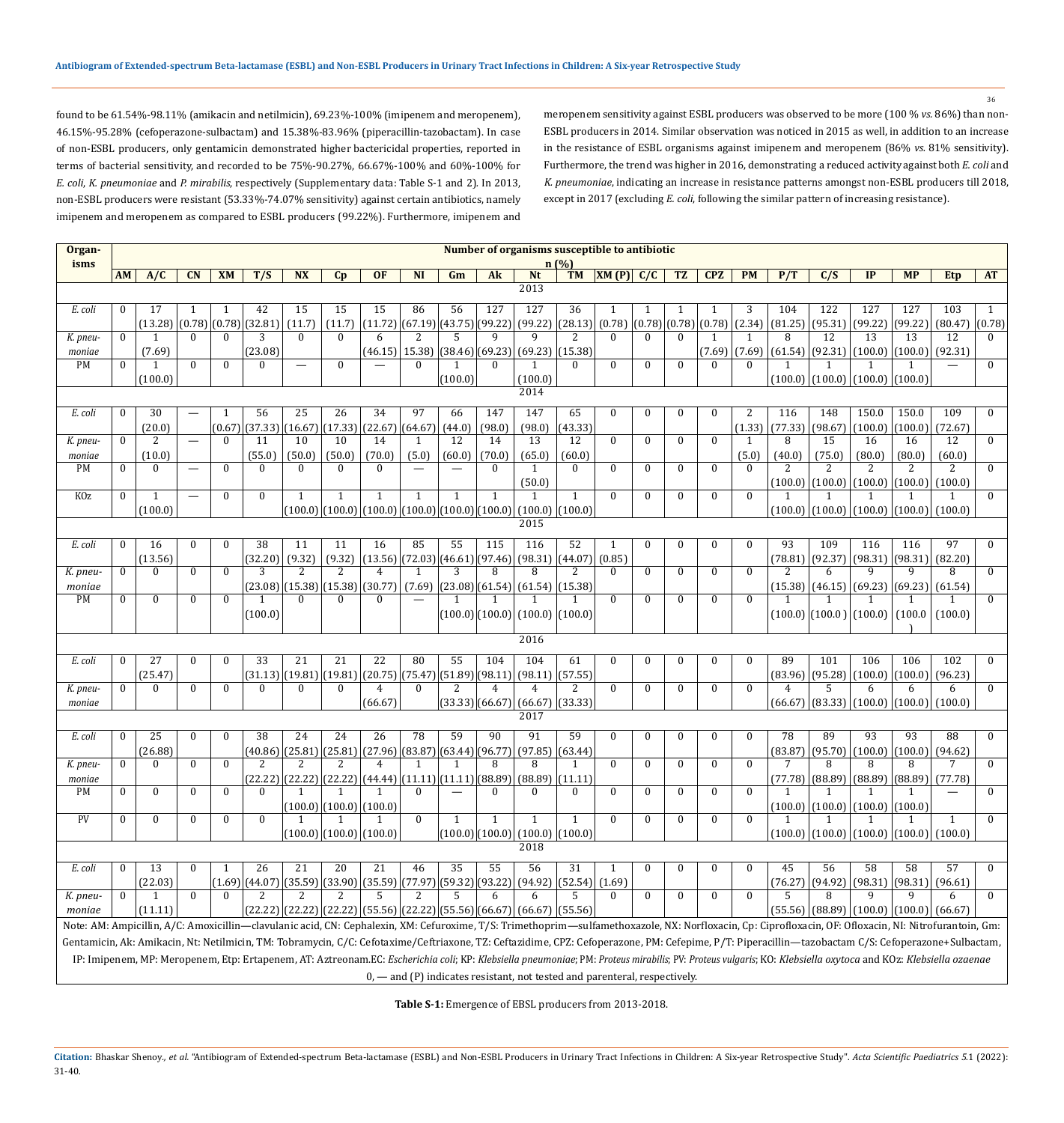| Organ-                                                                                                                                                                                                                         | 37<br>Number of organisms susceptible to antibiotic |                                           |                                      |                              |                                                                                       |                                         |                               |                                                                                           |                        |                                                                     |                         |                           |                                                     |                                                                         |                               |                          |                                    |                                                                                                                             |                                                                                                                                                                                                                                |                           |               |                         |                                         |                           |             |
|--------------------------------------------------------------------------------------------------------------------------------------------------------------------------------------------------------------------------------|-----------------------------------------------------|-------------------------------------------|--------------------------------------|------------------------------|---------------------------------------------------------------------------------------|-----------------------------------------|-------------------------------|-------------------------------------------------------------------------------------------|------------------------|---------------------------------------------------------------------|-------------------------|---------------------------|-----------------------------------------------------|-------------------------------------------------------------------------|-------------------------------|--------------------------|------------------------------------|-----------------------------------------------------------------------------------------------------------------------------|--------------------------------------------------------------------------------------------------------------------------------------------------------------------------------------------------------------------------------|---------------------------|---------------|-------------------------|-----------------------------------------|---------------------------|-------------|
| isms                                                                                                                                                                                                                           |                                                     |                                           |                                      |                              |                                                                                       |                                         |                               |                                                                                           |                        |                                                                     |                         |                           | $n(\%)$                                             |                                                                         |                               |                          |                                    |                                                                                                                             |                                                                                                                                                                                                                                |                           |               |                         |                                         |                           |             |
|                                                                                                                                                                                                                                | <b>AM</b>                                           | A/C                                       | CN                                   | <b>XM</b>                    | T/S                                                                                   | <b>NX</b>                               | Cp                            | <b>OF</b>                                                                                 | <b>NI</b>              | Gm                                                                  | Ak                      | <b>Nt</b>                 | <b>TM</b>                                           | <b>XM</b><br>(P)                                                        | C/C                           | <b>TZ</b>                | <b>CPZ</b>                         | <b>PM</b>                                                                                                                   | P/T                                                                                                                                                                                                                            | C/S                       | IP            | <b>MP</b>               | <b>Etp</b>                              | <b>AT</b>                 | CT          |
| E. coli                                                                                                                                                                                                                        | 29                                                  | 60                                        | 52                                   | 68                           | 61                                                                                    | 67                                      | 70                            | 70                                                                                        | 81                     | 92                                                                  | 79                      | 79                        | 2013<br>67                                          | 80                                                                      | 70                            | 70                       | 70                                 | 71                                                                                                                          | 73                                                                                                                                                                                                                             | 75                        | 80            | 80                      | 71                                      | 71                        |             |
|                                                                                                                                                                                                                                | (26.85)                                             |                                           | $(55.56)$ $(48.15)$ $(62.96)$        |                              | (56.48)                                                                               | (62.04)                                 | (64.81)                       | (64.81)                                                                                   | (75.0)                 | (85.19)                                                             | (73.15)                 | (73.15)                   | (62.04)                                             | (74.07)                                                                 |                               |                          | $(64.81)$ $(64.81)$ $(64.81)$      | (65.74)                                                                                                                     | (67.59)                                                                                                                                                                                                                        | (69.44)                   | (74.07)       |                         | $(74.07)$ (65.74) (65.74)               |                           |             |
| K. pneu-<br>moniae                                                                                                                                                                                                             | $\Omega$                                            | 9<br>(60.0)                               | 8<br>$\vert(53.33)\vert(66.67)\vert$ | 10                           | 11<br>(73.33)                                                                         | 12<br>(80.0)                            | 12<br>(80.0)                  | 12<br>(80.0)                                                                              | $\mathbf{1}$<br>(6.67) | 13<br>(86.67)                                                       | 8<br>(53.33)            | 8<br>(53.33)              | 8<br>(53.33)                                        | 10<br>(66.67)                                                           | 8                             | 8                        | 8<br>$(53.33)$ $(53.33)$ $(53.33)$ | 8<br>(53.33)                                                                                                                | 8<br>(53.33)                                                                                                                                                                                                                   | 8<br>(53.33)              | 8<br>(53.33)  | 8                       | 8<br>$(53.33)$ (53.33)                  | 8<br>(53.33)              | 3<br>(20.0) |
| CK                                                                                                                                                                                                                             |                                                     |                                           | 2                                    |                              |                                                                                       | 2                                       |                               |                                                                                           |                        | $\mathcal{L}$                                                       |                         |                           |                                                     | 2                                                                       |                               |                          |                                    |                                                                                                                             | -1                                                                                                                                                                                                                             | $\mathbf{1}$              |               |                         |                                         |                           |             |
| MM                                                                                                                                                                                                                             |                                                     | (50.0)<br>$\Omega$                        | $\Omega$                             | (100.0) (100.0) <br>$\Omega$ | (100.0)<br>$\Omega$                                                                   | (100.0)                                 |                               | $(100.0)$ $(100.0)$                                                                       | (100.0)<br>$\Omega$    | (100.0)                                                             | (50.0)<br>1             | (50.0)<br>$\overline{1}$  | (50.0)<br>-1                                        | (100.0)<br>$\Omega$                                                     | (50.0)                        | (50.0)<br>$\mathbf{1}$   | (50.0)                             | (50.0)<br>1                                                                                                                 | (50.0)<br>$\overline{1}$                                                                                                                                                                                                       | (50.0)<br>$\overline{1}$  | (50.0)        | (50.0)<br>$\mathbf{1}$  | (50.0)                                  | (50.0)<br>$\mathbf{1}$    |             |
|                                                                                                                                                                                                                                |                                                     |                                           |                                      |                              |                                                                                       |                                         | $(100.0)$ $(100.0)$ $(100.0)$ |                                                                                           |                        | (100.0)                                                             | (100.0)                 | (100.0)                   | (100.0)                                             |                                                                         |                               | (100.0) (100.0)          | (100.0)                            | (100.0)                                                                                                                     | (100.0)                                                                                                                                                                                                                        | (100.0)                   | (100.0)       | (100.0)                 |                                         | (100.0)                   |             |
| <b>PM</b>                                                                                                                                                                                                                      | 1<br>(50.0)                                         | 2                                         | 2                                    | 2                            | 2<br>$(100.0)$ $(100.0)$ $(100.0)$ $(100.0)$ $(100.0)$ $(100.0)$ $(100.0)$ $(100.0)$  | 2                                       |                               | 2                                                                                         | $\mathbf{0}$           | 2<br>(100.0)                                                        | 2<br>(100.0)            | 2<br>(100.0)              | 2<br>(100.0)                                        | 2<br>(100.0)                                                            | 2                             | 2<br>$(100.0)$ $(100.0)$ | 2<br>(100.0)                       | $\mathbf{1}$<br>(50.0)                                                                                                      | 2<br>(100.0)                                                                                                                                                                                                                   | (100.0)                   | 2<br>(100.0)  | 2<br>(100.0)            | $\overline{1}$                          | 2<br>$(50.0)$ $(100.0)$   |             |
| PV                                                                                                                                                                                                                             |                                                     |                                           |                                      |                              | $\Omega$                                                                              |                                         |                               |                                                                                           | $\Omega$               | $\mathbf{1}$                                                        | 1                       |                           | -1                                                  | $\overline{1}$                                                          | -1                            |                          |                                    | -1                                                                                                                          | $\mathbf{1}$                                                                                                                                                                                                                   | -1                        |               | 1                       |                                         | -1                        |             |
|                                                                                                                                                                                                                                |                                                     |                                           | $(100.0)$ $(100.0)$ $(100.0)$        |                              |                                                                                       |                                         | $(100.0)$ $(100.0)$ $(100.0)$ |                                                                                           |                        | (100.0)                                                             | (100.0)                 |                           | $(100.0)$ $(100.0)$<br>2014                         |                                                                         |                               |                          |                                    | $(100.0)$ $(100.0)$ $(100.0)$ $(100.0)$ $(100.0)$                                                                           | (100.0)                                                                                                                                                                                                                        | (100.0)                   | (100.0)       |                         | (100.0) (100.0) (100.0)                 |                           |             |
| E. coli                                                                                                                                                                                                                        | 31                                                  | 67                                        | 64                                   | 56                           | 64                                                                                    | 74                                      | 74                            | 74                                                                                        | 85                     | 102                                                                 | 99                      | 99                        | 89                                                  | 64                                                                      | 83                            | 83                       | 83                                 | 85                                                                                                                          | 82                                                                                                                                                                                                                             | 94                        | 98            | 98                      | 59                                      | 83                        | 5           |
|                                                                                                                                                                                                                                | (27.43)                                             | (59.29)                                   | (56.64)                              | (49.56)                      | (56.64)                                                                               | (65.49)                                 | (65.49)                       | (65.49)                                                                                   | (75.22)                | (90.27)                                                             | (87.61)                 | (87.61)                   | (78.76)                                             | (56.64)                                                                 |                               | $(73.45)$ (73.45)        | (73.45)                            | (75.22)                                                                                                                     | (72.57)                                                                                                                                                                                                                        | (83.19)                   | (86.73)       | (86.73)                 | (52.21)                                 | (73.45)                   | (4.42)      |
| K. pneu-<br>moniae                                                                                                                                                                                                             | $\theta$                                            | 6<br>(22.22)                              | 15<br>(55.56)                        | 10<br>(37.04)                | 16<br>(59.26)                                                                         | 17<br>(62.96)                           | 17                            | 19<br>$ (62.96)$ $ (70.37) $                                                              | 3<br>(11.11)           | 18<br>(66.67)                                                       | 17<br>(62.96)           | 17<br>(62.96)             | 14<br>(51.85)                                       | 11<br>(40.74)                                                           | 14                            | 14                       | 13                                 | 14<br>$(51.85)$ $(51.85)$ $(48.15)$ $(51.85)$                                                                               | 15<br>(55.56)                                                                                                                                                                                                                  | 15<br>(55.56)             | 15<br>(55.56) | 15<br>(55.56)           | 8<br>(29.63)(51.85)                     | 14                        | 8<br>(29.6) |
| MM                                                                                                                                                                                                                             |                                                     | $\Omega$                                  | $\mathbf{0}$                         | $\mathbf{0}$                 | $\Omega$                                                                              |                                         |                               |                                                                                           | $\mathbf{0}$           | $\Omega$                                                            | 1                       | $\mathbf{1}$              | $\mathbf{0}$                                        | $\theta$                                                                | $\mathbf{1}$                  |                          |                                    | 1                                                                                                                           | -1                                                                                                                                                                                                                             | 1                         | $\mathbf{1}$  | -1                      |                                         | -1                        |             |
| <b>PM</b>                                                                                                                                                                                                                      | $\overline{1}$                                      | 3                                         | $\overline{4}$                       | 3                            | $\overline{2}$                                                                        | 2                                       | $(100.0)$ $(100.0)$ $(100.0)$ | 3                                                                                         | $\mathbf{0}$           | 3                                                                   | (100.0)<br>.5           | (100.0)<br>.5             | 3                                                   | 3                                                                       | 5                             | (100.0) (100.0) <br>.5   | (100.0)<br>5                       | (100.0)<br>.5                                                                                                               | (100.0)<br>.5                                                                                                                                                                                                                  | (100.0)<br>5              | (100.0)<br>5  | (100.0)<br>5            | (100.0)<br>.5                           | (100.0)<br>5              |             |
|                                                                                                                                                                                                                                | (20.0)                                              | (60.0)                                    | (80.0)                               | (60.0)                       | (40.0)                                                                                | (40.0)                                  | (40.0)                        | (60.0)                                                                                    |                        | (60.0)                                                              | (100.0)                 | (100.0)                   | (60.0)                                              | (60.0)                                                                  |                               | $(100.0)$ $(100.0)$      | (100.0)                            | (100.0)                                                                                                                     | (100.0)                                                                                                                                                                                                                        | (100.0)                   | (100.0)       | (100.0)                 | (100.0)                                 | (100.0)                   |             |
| EnC                                                                                                                                                                                                                            |                                                     | $\Omega$                                  | $\Omega$                             | $\Omega$                     | $\mathbf{1}$                                                                          | $(100.0)$ $(100.0)$ $(100.0)$ $(100.0)$ | $\mathbf{1}$                  | -1                                                                                        | $\Omega$               | $\overline{1}$<br>(100.0)                                           | $\mathbf{1}$<br>(100.0) | $\overline{1}$<br>(100.0) | -1<br>(100.0)                                       | $\Omega$                                                                |                               |                          |                                    | $\mathbf{1}$<br>$(100.0)$ $(100.0)$ $(100.0)$ $(100.0)$                                                                     | $\mathbf{1}$<br>(100.0)                                                                                                                                                                                                        | $\mathbf{1}$<br>(100.0)   | (100.0)       | $\mathbf{1}$<br>(100.0) |                                         | $\mathbf{1}$<br>(100.0)   |             |
| En. spp.                                                                                                                                                                                                                       |                                                     | $\Omega$                                  | $\Omega$                             | $\theta$                     | $\Omega$                                                                              | $\Omega$                                |                               | $\bf{0}$                                                                                  | $\mathbf{0}$           |                                                                     |                         |                           | -1                                                  | $\theta$                                                                |                               |                          |                                    |                                                                                                                             |                                                                                                                                                                                                                                |                           |               |                         |                                         | $\mathbf{1}$              |             |
| KO.                                                                                                                                                                                                                            | $\Omega$                                            | $\mathbf{1}$                              | $\mathbf{1}$                         | $\mathbf{1}$                 | $\mathbf{1}$                                                                          |                                         |                               | $\mathbf{1}$                                                                              | $\Omega$               | (100.0)<br>$\mathbf{1}$                                             | (100.0)                 |                           | $(100.0)$ (100.0)<br>-1                             | $\overline{1}$                                                          |                               | -1                       |                                    | (100.0)   (100.0)   (100.0)   (100.0)                                                                                       | (100.0)                                                                                                                                                                                                                        | (100.0)<br>$\overline{1}$ | (100.0)       |                         | $(100.0)$ $(100.0)$ $(100.0)$           | $\mathbf{1}$              |             |
|                                                                                                                                                                                                                                |                                                     |                                           |                                      |                              | $(100.0)$ $(100.0)$ $(100.0)$ $(100.0)$                                               | (100.0) (100.0) (100.0)                 |                               |                                                                                           |                        | (100.0)                                                             | (100.0)                 | (100.0)                   | (100.0)                                             | (100.0)                                                                 |                               |                          | $(100.0)$ $(100.0)$ $(100.0)$      | (100.0)                                                                                                                     | (100.0)                                                                                                                                                                                                                        | (100.0)                   | (100.0)       |                         | $(100.0)$ $(100.0)$ $(100.0)$           |                           |             |
| KOz                                                                                                                                                                                                                            | $\theta$                                            | (50.0)                                    | (50.0)                               | (50.0)                       |                                                                                       | (100.0)   (100.0)   (100.0)   (100.0)   |                               |                                                                                           | $\mathbf{1}$<br>(50.0) | (100.0)                                                             | 2<br>(100.0)            |                           | $(100.0)$ (100.0)                                   | (50.0)                                                                  |                               |                          |                                    | $(100.0)$ $(100.0)$ $(100.0)$ $(100.0)$                                                                                     | 2<br>(100.0)                                                                                                                                                                                                                   | (100.0)                   | (100.0)       |                         | $(100.0)$ $(100.0)$ $(100.0)$           |                           |             |
| E. coli                                                                                                                                                                                                                        | 31                                                  | 52                                        | 49                                   | 56                           | 52                                                                                    | 61                                      | 61                            | 61                                                                                        | 82                     | 85                                                                  | 80                      | $\overline{81}$           | 2015<br>70                                          | 65                                                                      | 61                            | 61                       | 61                                 | 62                                                                                                                          | 65                                                                                                                                                                                                                             | 70                        | 81            | 81                      | 55                                      | 61                        | 8           |
|                                                                                                                                                                                                                                | (31.31)                                             |                                           | $(52.53)$ $(49.49)$ $(56.57)$        |                              |                                                                                       | $(52.53)$ $(61.62)$ $(61.62)$ $(61.62)$ |                               |                                                                                           | (82.83)                | (85.86)                                                             | (80.81)                 | (81.82)                   | (70.71)                                             | (65.66)                                                                 |                               |                          | $(61.62)$ $(61.62)$ $(61.62)$      | (62.63)                                                                                                                     | (65.66)                                                                                                                                                                                                                        | (70.71)                   | (81.82)       | (81.82)                 | $(55.56)$ (61.62)                       |                           | (8.08)      |
| K. pneu-<br>moniae                                                                                                                                                                                                             |                                                     | 10<br>(50.0)                              | 12<br>(60.0)                         | 11<br>(55.0)                 | 19<br>(95.0)                                                                          | 19<br>(95.0)                            | 19<br>(95.0)                  | 19<br>(95.0)                                                                              | .5<br>(25.0)           | 20<br>(100.0)                                                       | 15<br>(75.0)            | 16<br>(80.0)              | 16<br>(80.0)                                        | 15<br>(75.0)                                                            | 15<br>(75.0)                  | 15<br>(75.0)             | 15<br>(75.0)                       | 15<br>(75.0)                                                                                                                | 14<br>(70.0)                                                                                                                                                                                                                   | 16<br>(80.0)              | 16<br>(80.0)  | 15<br>(75.0)            | 11<br>(55.0)                            | 15<br>(75.0)              | (5.0)       |
| PM                                                                                                                                                                                                                             |                                                     |                                           |                                      |                              |                                                                                       |                                         |                               |                                                                                           |                        |                                                                     |                         |                           |                                                     |                                                                         |                               |                          |                                    |                                                                                                                             |                                                                                                                                                                                                                                |                           |               |                         |                                         |                           |             |
| EnC                                                                                                                                                                                                                            | (50.0)                                              | $(100.0)$ $(100.0)$ $(100.0)$<br>$\Omega$ | $\Omega$                             | $\Omega$                     | 1                                                                                     | $(50.0)$ $(100.0)$ $(100.0)$ $(50.0)$   |                               |                                                                                           | $\mathbf{0}$           | (100.0)<br>-1                                                       | (50.0)<br>-1            | (50.0)<br>-1              | (50.0)<br>$\overline{1}$                            | (100.0)<br>$\Omega$                                                     | (50.0)<br>$\Omega$            | (50.0)<br>$\Omega$       | (50.0)                             | (50.0)<br>$\Omega$                                                                                                          | (50.0)<br>$\theta$                                                                                                                                                                                                             | (50.0)                    | (50.0)        | (50.0)                  | (50.0)<br>0                             | (50.0)<br>$\Omega$        |             |
|                                                                                                                                                                                                                                |                                                     |                                           |                                      |                              |                                                                                       | (100.0)   (100.0)   (100.0)   (100.0)   |                               |                                                                                           | $\Omega$               | (100.0)                                                             | (100.0)                 | (100.0)                   | (100.0)                                             |                                                                         |                               |                          |                                    |                                                                                                                             |                                                                                                                                                                                                                                |                           | (100.0)       | (100.0)                 |                                         |                           |             |
| KO                                                                                                                                                                                                                             | $\Omega$                                            | $\mathbf{1}$                              | $\mathbf{1}$                         | 1                            | $\mathbf{1}$<br>$(100.0)$ $(100.0)$ $(100.0)$ $(100.0)$ $(100.0)$ $(100.0)$ $(100.0)$ |                                         | -1                            | -1                                                                                        |                        | -1<br>(100.0)                                                       |                         |                           |                                                     | $\overline{1}$<br>(100.0)                                               |                               |                          |                                    |                                                                                                                             |                                                                                                                                                                                                                                |                           |               |                         |                                         |                           |             |
| EC                                                                                                                                                                                                                             | 21                                                  | 38                                        | 29                                   | 41                           | 44                                                                                    | 44                                      | 44                            | 51                                                                                        | 55                     | 68                                                                  | $\overline{58}$         | $\overline{58}$           | 2016<br>54                                          | 50.0                                                                    | 47                            | 48                       | 48                                 | 49                                                                                                                          | 48                                                                                                                                                                                                                             | 52                        | 58            | 58                      | 51                                      | 48                        | 3           |
|                                                                                                                                                                                                                                | (27.63)                                             |                                           |                                      |                              |                                                                                       |                                         |                               | $(50.0)$ $(38.16)$ $(53.95)$ $(57.89)$ $(57.89)$ $(57.89)$ $(67.11)$ $(72.37)$            |                        | (89.47)                                                             | (76.32)                 |                           | $(76.32)$ (71.05)                                   | (65.79)                                                                 |                               |                          |                                    | $ (61.84)   (63.16)   (63.16)   (64.47)$                                                                                    | (63.16)                                                                                                                                                                                                                        | (68.42)                   |               |                         | $(76.32)$ $(76.32)$ $(67.11)$ $(63.16)$ |                           | (3.95)      |
| E. coli                                                                                                                                                                                                                        |                                                     | 8                                         | 11                                   | 11                           | 13                                                                                    | 14                                      | 14                            | 14<br>$(47.06)$ $(64.71)$ $(64.71)$ $(76.47)$ $(82.35)$ $(82.35)$ $(82.35)$ $(29.41)$     | .5                     | 15<br>(88.24)                                                       | 10<br>(58.82)           | 10<br>(58.82)             | 10<br>(58.82)                                       | 12<br>(70.59)                                                           | 9                             | 9                        |                                    | 8<br>$\left  \frac{(52.94)}{(52.94)} \right  \left  \frac{(52.94)}{(52.94)} \right  \left  \frac{(47.06)}{(47.06)} \right $ | $\mathbf{Q}$<br>(52.94)                                                                                                                                                                                                        | (52.94)                   | (52.94)       |                         |                                         | (52.94)  (52.94)  (52.94) | (11.76)     |
| <b>PM</b>                                                                                                                                                                                                                      | 4                                                   |                                           |                                      | 4                            | 4                                                                                     |                                         |                               |                                                                                           | $\theta$               | 4                                                                   | -1                      | $\overline{1}$            |                                                     | 4                                                                       |                               |                          |                                    |                                                                                                                             |                                                                                                                                                                                                                                |                           |               |                         |                                         |                           |             |
| EnC                                                                                                                                                                                                                            | (100.0)<br>$\left( \right)$                         | (100.0)<br>$\Omega$                       | $\Omega$                             | $\bf{0}$                     | $ (100.0) (100.0) (100.0) (100.0) (100.0) (100.0)$<br>1                               |                                         |                               | -1                                                                                        | $\mathbf{0}$           | (100.0)<br>1                                                        | (25.0)<br>1             | (25.0)<br>$\overline{1}$  | (25.0)<br>$\overline{1}$                            | (100.0)<br>$\theta$                                                     | (25.0)<br>-1                  | (25.0)<br>1              | 1                                  | (25.0)<br>1                                                                                                                 | (25.0)<br>$\mathbf{1}$                                                                                                                                                                                                         | (25.0)<br>1               | (25.0)<br>-1  | (25.0)<br>1             | (25.0)<br>-1                            | (25.0)<br>-1              |             |
|                                                                                                                                                                                                                                |                                                     |                                           |                                      |                              |                                                                                       | (100.0)   (100.0)   (100.0)   (100.0)   |                               |                                                                                           |                        | (100.0)                                                             | (100.0)                 |                           | $(100.0)$ (100.0)                                   |                                                                         |                               |                          |                                    | $(100.0)$ $(100.0)$ $(100.0)$ $(100.0)$                                                                                     | (100.0)                                                                                                                                                                                                                        | (100.0)                   | (100.0)       |                         | (100.0)  (100.0)  (100.0)               |                           |             |
| EC                                                                                                                                                                                                                             | 17                                                  | 33                                        | 21                                   | 45                           | 50                                                                                    | 53                                      | 55                            | 56                                                                                        | 72                     | 73                                                                  | 61                      | 61                        | 2017<br>54                                          | 60                                                                      | 54                            | 54                       | 30                                 | 55                                                                                                                          | 57                                                                                                                                                                                                                             | 61                        | 61            | 62                      | 59                                      | 53                        | 8           |
| K. pneu-                                                                                                                                                                                                                       | (18.89)                                             | $(36.67)$ (23.33)<br>3                    | 3                                    | (50.0)<br>7                  | $(55.56)$ (58.89)<br>11                                                               | 13                                      | (61.11)<br>13                 | (62.22)<br>13                                                                             | (80.0)<br>-5           | (81.11)<br>13                                                       | (67.78)<br>12           | (67.78)<br>12             | (60.0)<br>11                                        | (66.67)<br>11                                                           | (60.0)<br>11                  | (60.0)<br>10             | (33.33)                            | (61.11)<br>11                                                                                                               | (63.33)<br>11                                                                                                                                                                                                                  | (67.78)<br>11             | (67.78)<br>12 | (68.89)<br>12           | (65.56)<br>12                           | (58.89)<br>11             | (8.89)<br>3 |
| moniae                                                                                                                                                                                                                         |                                                     |                                           |                                      |                              |                                                                                       |                                         |                               | $(15.79)$ $(15.79)$ $(36.84)$ $(57.89)$ $(68.42)$ $(68.42)$ $(68.42)$ $(26.32)$           |                        | (68.42)                                                             | (63.16)                 | (63.16)                   | (57.89)                                             | (57.89)                                                                 |                               | $(57.89)$ (52.63)        | (5.26)                             | (57.89)                                                                                                                     | (57.89)                                                                                                                                                                                                                        | (57.89)                   | (63.16)       |                         | (63.16) (63.16) (57.89)                 |                           | (15.79)     |
| <b>PM</b>                                                                                                                                                                                                                      | 2                                                   |                                           |                                      | 8                            | $(22.22)$ $(77.78)$ $(77.78)$ $(88.89)$ $(55.56)$ $(88.89)$ $(88.89)$ $(100.0)$       | 8                                       |                               | 9                                                                                         |                        | 9<br>(100.0)                                                        | 6<br>(66.67)            | 6                         | 6<br> (66.67) (66.67)                               | 9<br>(100.0)                                                            | 6<br> (66.67) (66.67) (44.44) | 6                        | 4                                  | 6<br>(66.67)                                                                                                                | 6<br>(66.67)                                                                                                                                                                                                                   | 6<br>(66.67)              | 6<br>(66.67)  |                         | (66.67)  (44.44)  (66.67)               |                           |             |
| K <sub>O</sub>                                                                                                                                                                                                                 |                                                     |                                           |                                      |                              |                                                                                       |                                         |                               |                                                                                           | $\mathbf{1}$           | $\overline{1}$                                                      | $\mathbf{1}$            | $\mathbf{1}$              |                                                     | $\overline{1}$                                                          |                               |                          |                                    | $\overline{1}$                                                                                                              | $\mathbf{1}$                                                                                                                                                                                                                   | $\overline{1}$            |               |                         |                                         |                           |             |
|                                                                                                                                                                                                                                |                                                     |                                           |                                      |                              |                                                                                       |                                         |                               | $(100.0)$ $(100.0)$ $(100.0)$ $(100.0)$ $(100.0)$ $(100.0)$ $(100.0)$ $(100.0)$ $(100.0)$ |                        | (100.0)                                                             | (100.0)                 |                           | 2018                                                | $ (100.0)  (100.0)  (100.0)  (100.0)  (100.0)$                          |                               |                          |                                    | (100.0)                                                                                                                     | (100.0)                                                                                                                                                                                                                        | (100.0)                   | (100.0)       |                         | $(100.0)$ $(100.0)$ $(100.0)$           |                           |             |
| E. coli                                                                                                                                                                                                                        | (17.31)                                             | 16<br>(30.77)                             | $\overline{\phantom{m}}$             | 22                           | 27                                                                                    | 27                                      | 27                            | 30<br>$(42.31)$ $(51.92)$ $(51.92)$ $(51.92)$ $(57.69)$ $(78.85)$                         | 41                     | 39<br>(75.0)                                                        | 29<br>(55.77)           | $\overline{29}$           | 23<br>$\left  \left( 55.77 \right) \right $ (44.23) | 29<br>(55.77)                                                           | 15                            | 15                       | 8                                  | 16<br>$(28.85)$ $(28.85)$ $(15.38)$ $(30.77)$                                                                               | 18<br>(34.62)                                                                                                                                                                                                                  | 21<br>(40.38)             | 27<br>(51.92) | 28                      | 25<br>$ (53.85) $ (48.08) $ (28.85)$    | 15                        |             |
| K. pneu-                                                                                                                                                                                                                       |                                                     | 2                                         |                                      | 3                            | 4                                                                                     | 3                                       | 3                             | 6                                                                                         | 2                      | 3                                                                   | 1                       | 1                         |                                                     | 3                                                                       | $\Omega$                      | $\mathbf{0}$             |                                    | $\Omega$                                                                                                                    | $\theta$                                                                                                                                                                                                                       | $\Omega$                  | $\Omega$      | $\Omega$                | $\Omega$                                | 0                         |             |
| moniae<br>PM                                                                                                                                                                                                                   | $\hspace{0.05cm}$                                   | (18.18)                                   | $\equiv$                             | (27.27)                      |                                                                                       | 2                                       |                               | $(36.36)$ $(27.27)$ $(27.27)$ $(54.56)$ $(18.18)$<br>2                                    | $\theta$               | (27.27)<br>2                                                        | (9.09)<br>1             | (9.09)<br>$\overline{1}$  | 1                                                   | (27.27)<br>2                                                            | 1                             | $\mathbf{1}$             | $\overline{\phantom{0}}$           | 1                                                                                                                           | $\mathbf{1}$                                                                                                                                                                                                                   | 1                         |               |                         | $\overline{1}$                          | 1                         |             |
|                                                                                                                                                                                                                                |                                                     | (100.0)                                   |                                      | (100.0)                      | (50.0)                                                                                | (100.0) (100.0) (100.0)                 |                               |                                                                                           |                        | (100.0)                                                             | (50.0)                  | (50.0)                    | (50.0)                                              | (100.0)                                                                 | (50.0)                        | (50.0)                   |                                    | (50.0)                                                                                                                      | (50.0)                                                                                                                                                                                                                         | (50.0)                    | (50.0)        | (50.0)                  | (50.0)                                  | (50.0)                    |             |
| PV                                                                                                                                                                                                                             |                                                     | (100.0)                                   | $\overline{\phantom{m}}$             | (100.0)                      | $\overline{\phantom{m}}$                                                              | (100.0) (100.0) (100.0)                 |                               |                                                                                           | $\mathbf{0}$           | 1<br>(100.0)                                                        | 1                       | $\overline{1}$            | $\overline{1}$                                      | $\overline{1}$<br>100.0) $ (100.0)  (100.0)  (100.0)  (100.0)  (100.0)$ |                               | $\mathbf{1}$             |                                    | $\overline{1}$                                                                                                              | $\mathbf{1}$<br>$(100.0)   (100.0)   (100.0)   (100.0)   (100.0)   (100.0)   (100.0)$                                                                                                                                          | $\overline{1}$            |               |                         |                                         | $\mathbf{1}$              |             |
|                                                                                                                                                                                                                                |                                                     |                                           |                                      |                              |                                                                                       |                                         |                               |                                                                                           |                        |                                                                     |                         |                           |                                                     |                                                                         |                               |                          |                                    |                                                                                                                             | Note: AM: Ampicillin, A/C: Amoxicillin-clavulanic acid, CN: Cephalexin, XM: Cefuroxime, T/S: Trimethoprim-sulfamethoxazole, NX: Norfloxacin, Cp: Ciprofloxacin, OF: Ofloxacin, NI: Nitrofurantoin, Gm: Gentamicin, Ak: Amikaci |                           |               |                         |                                         |                           |             |
| E. coli: Escherichia coli; K. pneumoniae: Klebsiella pneumoniae; CK: Citrobacter koseri; MM: Morganella morganii; PM: Proteus mirabilis; PV: Proteus vulgaris; EnC: Enterobacter cloacae; En. spp: Enterobacter species; KO: K |                                                     |                                           |                                      |                              |                                                                                       |                                         |                               |                                                                                           |                        |                                                                     |                         |                           |                                                     |                                                                         |                               |                          |                                    |                                                                                                                             | Netilmicin, TM: Tobramycin, TZ: Ceftazidime, CPZ: Cefoperazone, PM: Cefepime, P/T: Piperacillin—tazobactam, C/S: Cefoperazone+Sulbactam, IP: Imipenem, MP: Meropenem, Etp: Ertapenem, AT: Aztreonam and CT: Colistin           |                           |               |                         |                                         |                           |             |
|                                                                                                                                                                                                                                |                                                     |                                           |                                      |                              |                                                                                       |                                         |                               |                                                                                           |                        | 0 and (D) indicates resistant not totad and paranteral respectively |                         |                           | siella ozaenae                                      |                                                                         |                               |                          |                                    |                                                                                                                             |                                                                                                                                                                                                                                |                           |               |                         |                                         |                           |             |

0, — and (P) indicates resistant, not tested and parenteral, respectively.

**Table S-2:** Emergence of non-EBSL producers from 2013-2018.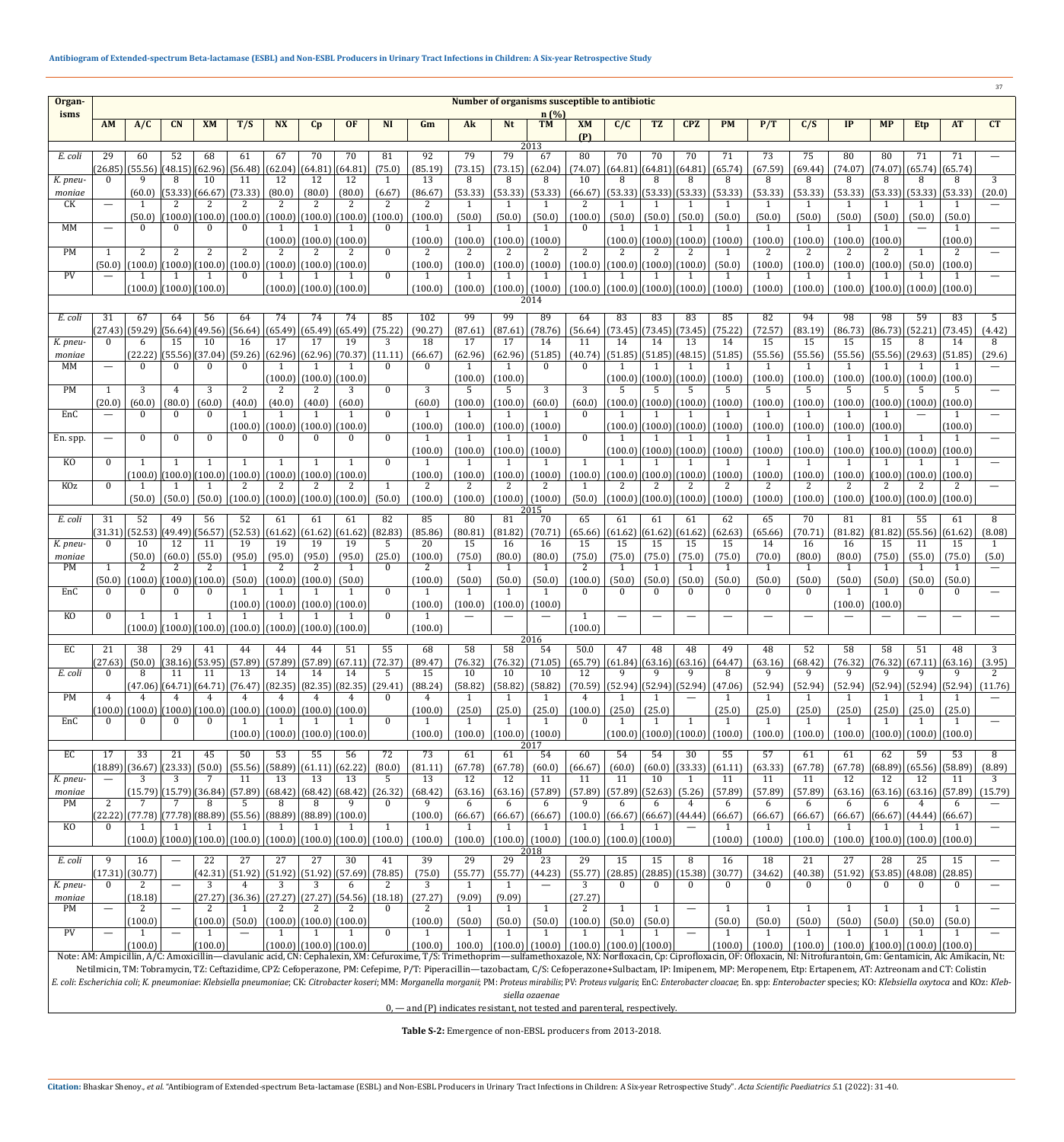#### **Discussion**

In the present study, there was ESBL preponderance and *E. coli* and *K. pneumoniae* were mainly responsible for UTI*.* A higher prevalence of EC (84.12%) followed KP (12.63%) was found that were in concurrence with the reports of Bhatt., *et al*. and Tanko., *et al.* where they reported *E. coli* and *K. pneumoniae* prevalence of more than 85% among UTI cases [17,18], conducted in Nepal and Nigeria, respectively. A higher prevalence of *K. pneumoniae and Enterobacter* species among Ethiopian paediatric population and Nigerian population has been reported  $[12,19]$ . Variations in the results may be attributed to the demographics differences, such as age and the study region.

Patients suffering from non-ESBL UTI had a higher mean age than patients suffering from ESBL UTI and was in accordance with the finding of Balasubramanian., *et al*. [20] conducted in Tamil Nadu. They reported patients with non-ESBL infection had higher median than patients with ESBL infection. This study also observed a significant association between sex and ESBL and non-ESBL infection, which is in contrast to the findings reported by a previous study that male gender was at risk for ESBL infection [20]. However, the authors also noticed that there were higher incidences of UTI among females as compared to males (59.42% vs. 40.58%) during the six years of retrospective study, which in accordance with the results of Somashekara., *et al*. who highlighted a female dominance of 61.16% [20]. Higher incidences of UTI in females may be attributed to shorter urethra, which grants swift access of microorganisms to urinary bladder or poor hygiene [21,22].

 Many researchers have documented that ESBL producers are resistant towards the amino-penicillin, beta-lactam, and cephalosporins category of antibiotics  $[23,24]$ . The study also observed a high resistance towards amino-penicillin, beta-lactam, and majority of cephalosporins during AST patterns analysis from 2013 to 2018 which is in concurrence with Jan., *et al*. findings [24]. They reported ESBL producers were nearly 100% resistant ampicillin and displayed a higher resistance towards third generation cephalosporins and aztreonam.

Among ESBL and non-ESBL producers, *E. coli* and *K. pneumoniae* were the major etiological agents for UTI among children, due to this, the study mainly focused on these two organisms. Insignificant changes in antibiotic susceptibility was noted in this study (p > 0.05). Aminoglycosides (amikacin and netilmicin) and carbapenems (imipenem, and meropenem), were highly effective in the case of ESBL producers. Cho., *et al.* highlighted the potential use of amikacin for treating non-severe UTI, caused by ESBL producers and these findings were in accordance with the results in the case of amikacin [25]. However, a higher resistance rate of >59% for aminoglycosides were reported previously for *E. coli* -ESBL infection which was not observed in the current study  $[26]$ . Imipenem and meropenem showed a sensitivity of nearly 100% and were found to be most effective drug in *E. coli* -ESBL infection. Similarly, 100% sensitivity towards imipenem was reported for ESBL by Poovendran., *et al.* [27] Interestingly *K. pneumoniae* showed lower sensitivity (61.54%-70.0%) among ESBL-producers from 2015 to 2018, except 2017 (88.89%) and a similar antibiotic susceptibility was maintained till 2016, followed by a declining trend till 2018. So, imipenem can be used as a preferred choice for UTI, caused by *E. coli* -ESBL producers [28,29].

A declining trend in the antibiotic sensitivity was noted for most of the antibiotics used in this study (p < 0.05). Highest susceptibility towards gentamicin (an aminoglycoside) was noted amongst non-ESBL producers *(E. coli* and *K. pneumoniae*) which were not observed in previous studies such as conducted by Poovendran., *et al*. [27] who reported a higher resistance towards aminoglycosides and non-effectiveness of gentamicin against both non-ESBL and ESBL producers. They also reported 100% sensitivity towards imipenem for non-ESBL producers and these findings were not in accordance with this study results.The emergence of antibiotic and multi-drug resistant bacteria is one of the primary concerns among physicians and poses a serious threat as also validated by Centers of Disease Control and Prevention reports, owing to the natural evolution of bacteria [29]. Hence, proper surveillance studies for assessing the AST patterns are regularly needed.

There are certain limitations to the present study due to its retrospective nature, where data was collected from medical records only. Furthermore, susceptibility trends of some of the strains could not be calculated due to fewer numbers of isolates. Moreover, the AST patterns of the pathogenic bacteria vary based on the geographical region. Thus, a multi-centric study of a larger sample size, with varied disease conditions and age groups can be further explored for generalization of the present study findings. In addition, data on antibiotic prescription prior the AST were not considered (i.e. children with a prescription in the previous 60 days might have been at higher risk of having a resistant bacteria), clini-

**Citation:** Bhaskar Shenoy*., et al.* "Antibiogram of Extended-spectrum Beta-lactamase (ESBL) and Non-ESBL Producers in Urinary Tract Infections in Children: A Six-year Retrospective Study". *Acta Scientific Paediatrics 5*.1 (2022): 31-40.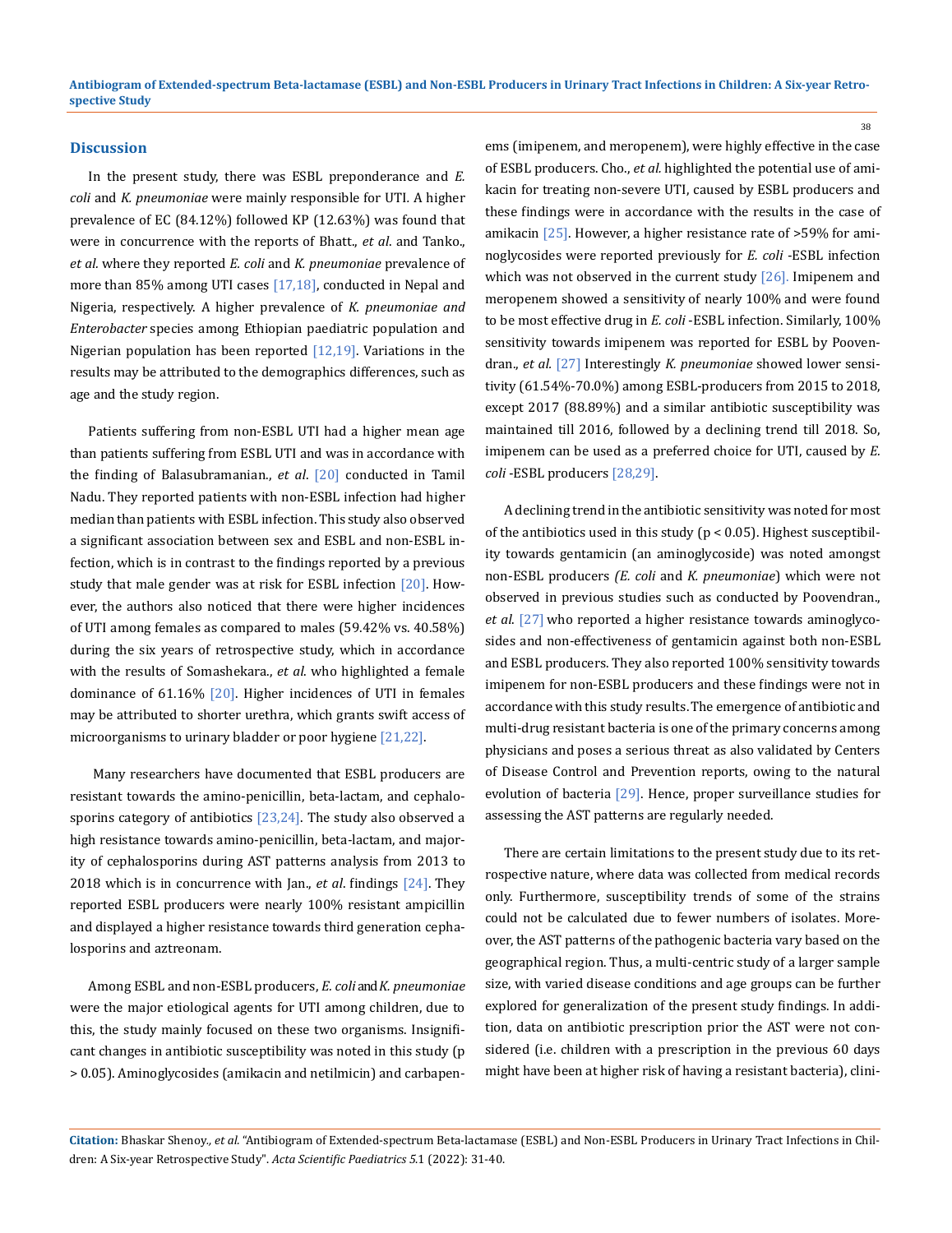#### **Antibiogram of Extended-spectrum Beta-lactamase (ESBL) and Non-ESBL Producers in Urinary Tract Infections in Children: A Six-year Retrospective Study**

cal assessment, exclusion of patients with congenital malformation of the urinary tract were also limitations of the study.

# **Conclusion**

The present study demonstrated that *E. coli* and *K. pneumoniae* were frequently responsible for ESBL and non-ESBL UTI in children. Carbapenems, namely imipenem, meropenem, and ertapenem, were very effective against ESBL producers along with amikacin and netilmicin (aminoglycosides). In the ESBL group, there was no evidence of any decreasing sensitivity trend for any of the antibiotics studied. But, among the non-ESBL producers, there was a decreasing trend in sensitivity of antibiotics, observed from 2013-2018, particularly in the year 2018 and especially against carbapenems (imipenem, meropenem, and ertapenem). This finding is cautionary and suggests an urgent need for the practice of antibiotic stewardship and to renew the quest for newer or novel combinations of antibiotics as a treatment option for UTI.

#### **Acknowledgement**

None.

# **Bibliography**

- 1. Behzadi P., *et al*[. "A survey on urinary tract infections associ](https://www.ncbi.nlm.nih.gov/pmc/articles/PMC3150015/)[ated with the three most common uropathogenic bacteria".](https://www.ncbi.nlm.nih.gov/pmc/articles/PMC3150015/)  *Maedica* [5 \(2010\): 111-115.](https://www.ncbi.nlm.nih.gov/pmc/articles/PMC3150015/)
- 2. [Paterson A. "Urinary tract infection: an update on imaging](https://pubmed.ncbi.nlm.nih.gov/14752575/)  strategies". *[European Radiology](https://pubmed.ncbi.nlm.nih.gov/14752575/)* 14 (2004): L89-100.
- 3. Freedman AL. "Urinary tract infection in children". In: Litwin MS, Saigal CS, eds. Urologic Diseases of America. US Department of Health and Human Services, Public Health Service, National Institutes of Health, National Institute of Diabetes and Digestive and Kidney Diseases. Washington, DC: US Government Publishing Office (2004): 213-232.
- 4. Razak SK., *et al*[. "Bacteriology of urinary tract infection and](https://www.ijmsph.com/fulltext/67-1348508821.pdf?1641185562)  [antibiotic susceptibility pattern in a tertiary care hospital in](https://www.ijmsph.com/fulltext/67-1348508821.pdf?1641185562)  South India". *[International Journal of Medical Science and](https://www.ijmsph.com/fulltext/67-1348508821.pdf?1641185562) Public Health* [2 \(2012\) :109-113.](https://www.ijmsph.com/fulltext/67-1348508821.pdf?1641185562)
- 5. Gupta S., *et al.* ["Urinary tract infection in pediatrics patients](https://www.iosrjournals.org/iosr-jdms/papers/Vol11-issue3/M01135862.pdf)  in north India". *[IOSR Journal of Dental and Medical Sciences](https://www.iosrjournals.org/iosr-jdms/papers/Vol11-issue3/M01135862.pdf)* 11 [\(2013\): 58-62.](https://www.iosrjournals.org/iosr-jdms/papers/Vol11-issue3/M01135862.pdf)
- 6. Sengupta S., *et al*[. "The multifaceted roles of antibiotics and](https://pubmed.ncbi.nlm.nih.gov/23487476/)  antibiotic resistance in nature". *[Frontiers in Microbiology](https://pubmed.ncbi.nlm.nih.gov/23487476/)* 4 [\(2013\): 47.](https://pubmed.ncbi.nlm.nih.gov/23487476/)
- 7. Mshana SE., *et al*[. "Prevalence of multi resistant gram-negative](https://pubmed.ncbi.nlm.nih.gov/19323805/)  [organisms in a tertiary hospital in Mwanza, Tanzania".](https://pubmed.ncbi.nlm.nih.gov/19323805/) *BMC Re[search Notes](https://pubmed.ncbi.nlm.nih.gov/19323805/)* 2 (2009): 49.
- 8. Kurihara Y., *et al*[. "Characteristics of bacteremia caused by](https://www.jiac-j.com/article/S1341-321X(13)70040-0/fulltext)  [extended-spectrum beta-lactamase-producing](https://www.jiac-j.com/article/S1341-321X(13)70040-0/fulltext) *Proteus mirabilis*". *[Journal of Infection and Chemotherapy](https://www.jiac-j.com/article/S1341-321X(13)70040-0/fulltext)* 19 (2013): 799- [805.](https://www.jiac-j.com/article/S1341-321X(13)70040-0/fulltext)
- 9. [Storberg V. "ESBL-producing Enterobacteriaceae in Africa-a](https://pubmed.ncbi.nlm.nih.gov/24765249/)  [non-systematic literature review of research published 2008-](https://pubmed.ncbi.nlm.nih.gov/24765249/) 2012". *[Infection Ecology and Epidemiology](https://pubmed.ncbi.nlm.nih.gov/24765249/)* 4 (2014): 20342.
- 10. Schuetz AN., *et al*[. "Point-counterpoint: Piperacillin-tazobac](https://pubmed.ncbi.nlm.nih.gov/29237787/)[tam should be used to treat infections with extended-spec](https://pubmed.ncbi.nlm.nih.gov/29237787/)[trum-beta-lactamase-positive organisms".](https://pubmed.ncbi.nlm.nih.gov/29237787/) *Journal of Clinical Microbiology* [56 \(2018\): e01917-17.](https://pubmed.ncbi.nlm.nih.gov/29237787/)
- 11. Polwichai P., *et al*[. "Antimicrobial resistance of Escherichia coli](https://pubmed.ncbi.nlm.nih.gov/21298846/)  [isolated from urine in Thailand from 2000 to 2005".](https://pubmed.ncbi.nlm.nih.gov/21298846/) *Journal of [the Medical Association of Thailand](https://pubmed.ncbi.nlm.nih.gov/21298846/)* 92 (2011): 59-67.
- 12. Abera B., *et al*. "[Extended-Spectrum beta \(β\)-lactamases and](https://pubmed.ncbi.nlm.nih.gov/27846254/)  [Antibiogram in Enterobacteriaceae from clinical and drink](https://pubmed.ncbi.nlm.nih.gov/27846254/)[ing water Sources from Bahir Dar City, Ethiopia".](https://pubmed.ncbi.nlm.nih.gov/27846254/) *PloS One* 11 [\(2016\): e0166519.](https://pubmed.ncbi.nlm.nih.gov/27846254/)
- 13. Kaufman J., *et al*[. "Urinary tract infections in children: an over](https://pubmed.ncbi.nlm.nih.gov/31646191/)[view of diagnosis and management".](https://pubmed.ncbi.nlm.nih.gov/31646191/) *BMJ Paediatrics Open* 3 [\(2019\): e000487.](https://pubmed.ncbi.nlm.nih.gov/31646191/)
- 14. Collee JG., *et al*. "Tests for identification of bacteria. In: JG Collee, JP Duguid, AG Fraser and BP Marmion, eds. Mackie and McCartney Practical Medical Microbiology". Churchill Livingston: Elsevier (1989): 141-159.
- 15. Jarlier V., *et al*. "[Extended broad-spectrum β-lactamases con](https://pubmed.ncbi.nlm.nih.gov/3263690/)[ferring transferable resistance to newer β-lactam agents in](https://pubmed.ncbi.nlm.nih.gov/3263690/)  [Enterobacteriaceae: hospital prevalence and susceptibility](https://pubmed.ncbi.nlm.nih.gov/3263690/)  patterns". *[Clinical Infectious Diseases](https://pubmed.ncbi.nlm.nih.gov/3263690/)* 10 (1988): 867-878.
- 16. [Wayne PA. "Performance standards for antimicrobial suscep](https://clsi.org/media/2663/m100ed29_sample.pdf)tibility testing;  $26<sup>th</sup>$  informational supplement. Clinical and [Laboratory Standards Institute".](https://clsi.org/media/2663/m100ed29_sample.pdf) *CLSI M100S* (2016).

**Citation:** Bhaskar Shenoy*., et al.* "Antibiogram of Extended-spectrum Beta-lactamase (ESBL) and Non-ESBL Producers in Urinary Tract Infections in Children: A Six-year Retrospective Study". *Acta Scientific Paediatrics 5*.1 (2022): 31-40.